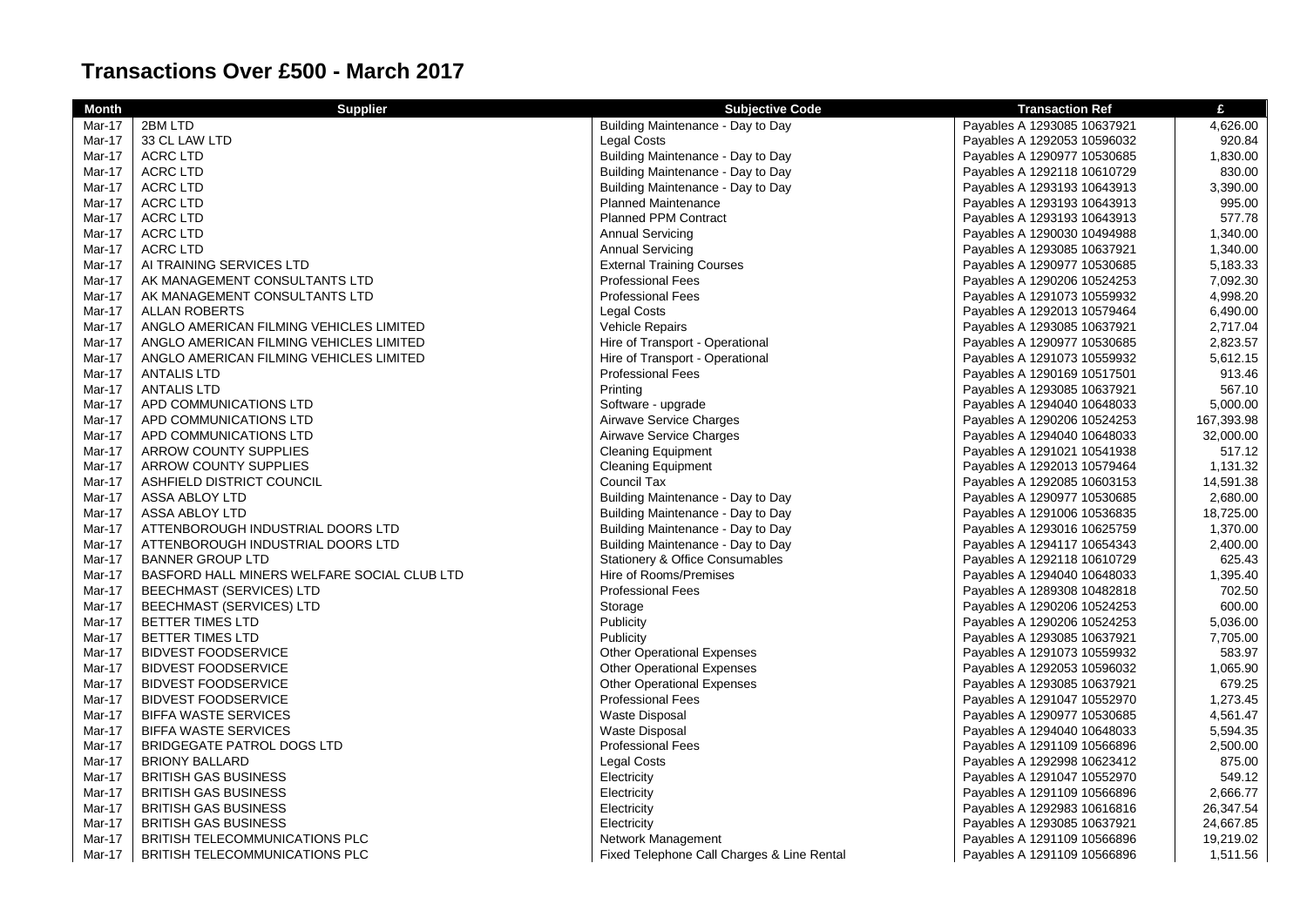Mar-17 BROOK STREET (UK) LTD Mar-17 BROOK STREET (UK) LTD Mar-17 BROOK STREET (UK) LTD Mar-17 BROOK STREET (UK) LTD Mar-17 BROOK STREET (UK) LTD Mar-17 BROOK STREET (UK) LTD Mar-17 Mar-17 Mar-17 Mar-17 Mar-17 CALL VISION TECHNOLOGIES LTD Mar-17 CAPITA BUSINESS SERVICES LTD Mar-17 CAPITA BUSINESS SERVICES LTD Mar-17 CAPITA BUSINESS SERVICES LTD Mar-17 CAPITA BUSINESS SERVICES LTD Mar-17 CAPITA BUSINESS SERVICES LTD Mar-17 CAPITA BUSINESS SERVICES LTD Mar-17 CAPITA BUSINESS SERVICES LTD Mar-17 Mar-17 Mar-17 Mar-17 Mar-17 Mar-17 **CERTAS ENERGY UK LTD** Mar-17 **CERTAS ENERGY UK LTD** Mar-17 CERTAS ENERGY UK LTD Mar-17 **CERTAS ENERGY UK LTD** Mar-17 CERTAS ENERGY UK LTD Mar-17 CERTAS ENERGY UK LTD Mar-17 CERTAS ENERGY UK LTD Mar-17 CERTAS ENERGY UK LTD Mar-17 Mar-17 Mar-17 **CJS EVENT SOLUTIONS LTD** Mar-17 CLEARWAY (MIDLANDS) LTD Mar-17 COLLEGE OF POLICING Mar-17 Mar-17 Mar-17 COLLEGE OF POLICING Mar-17 Mar-17 Mar-17 COLLEGE OF POLICING Mar-17 COONEEN AT WORK LTD<br>CPD (EUROPE) LTD Mar-17 Mar-17 **CPL DISTRIBUTION LTD** Mar-17 Mar-17 Mar-17 Mar-17 **CREATIVE FLAVOURS** Mar-17 CUPBROOK LTD Mar-17 Mar-17  $\overline{1}$  DATRIX LTD

| -17 | BROOK STREET (UK) LTD                                 | Agency / Temp Staff                             | Payables A 1290206 10524253 | 11,359.32            |
|-----|-------------------------------------------------------|-------------------------------------------------|-----------------------------|----------------------|
| -17 | <b>BROOK STREET (UK) LTD</b>                          | Agency / Temp Staff                             | Payables A 1291109 10566896 | 12,073.07            |
| -17 | <b>BROOK STREET (UK) LTD</b>                          | Agency / Temp Staff                             | Payables A 1291990 10573352 | 11,021.53            |
| -17 | <b>BROOK STREET (UK) LTD</b>                          | Agency / Temp Staff                             | Payables A 1292998 10623412 | 11,163.19            |
| -17 | <b>BROOK STREET (UK) LTD</b>                          | Agency / Temp Staff                             | Payables A 1293193 10643913 | 11,590.79            |
| -17 | <b>BROOK STREET (UK) LTD</b>                          | Agency / Temp Staff                             | Payables A 1294060 10649448 | 12,370.86            |
| -17 | BT GLOBAL SERVICES                                    | Network Management                              | Payables A 1292998 10623412 | 775.93               |
| -17 | <b>BT GLOBAL SERVICES</b>                             | Airwave Service Charges                         | Payables A 1290169 10517501 | 541.66               |
| -17 | <b>BT GLOBAL SERVICES</b>                             | Airwave Service Charges                         | Payables A 1294040 10648033 | 541.66               |
| -17 | <b>BUDDILTD</b>                                       | <b>Professional Fees</b>                        | Payables A 1291073 10559932 | 2,475.00             |
| -17 | CALL VISION TECHNOLOGIES LTD                          | <b>Minor Systems</b>                            | Payables A 1291006 10536835 | 2,290.00             |
| -17 | CAPITA BUSINESS SERVICES LTD                          | <b>External Training Courses</b>                | Payables A 1292013 10579464 | 5,590.00             |
| -17 | CAPITA BUSINESS SERVICES LTD                          | <b>Public Transport &amp; Parking</b>           | Payables A 1291109 10566896 | 590.00               |
| -17 | <b>CAPITA BUSINESS SERVICES LTD</b>                   | <b>Public Transport &amp; Parking</b>           | Payables A 1292983 10616816 | 8,687.57             |
| -17 | CAPITA BUSINESS SERVICES LTD                          | <b>Hotel Accommodation</b>                      | Payables A 1290030 10494988 | 957.04               |
| -17 | CAPITA BUSINESS SERVICES LTD                          | <b>Hotel Accommodation</b>                      | Payables A 1291006 10536835 | 4,331.07             |
| -17 | <b>CAPITA BUSINESS SERVICES LTD</b>                   | <b>Hotel Accommodation</b>                      | Payables A 1291109 10566896 | 4,052.94             |
| -17 | CAPITA BUSINESS SERVICES LTD                          | Hotel Accommodation                             | Payables A 1293193 10643913 | 2,953.91             |
| -17 | <b>CARBON LEGACY</b>                                  | Fixtures & Fittings                             | Payables A 1292085 10603153 | 4,788.00             |
| -17 | <b>CDW LTD</b>                                        | Other IT Costs                                  | Payables A 1289986 10488762 | 614.60               |
| -17 | CDW LTD                                               | Other IT Costs                                  | Payables A 1291990 10573352 | 1,744.56             |
| -17 | CDW LTD                                               | Other IT Costs                                  | Payables A 1292053 10596032 | 564.75               |
| -17 | <b>CECILY WHITE</b>                                   | Legal Costs                                     | Payables A 1292998 10623412 | 840.00               |
| -17 | <b>CERTAS ENERGY UK LTD</b>                           | <b>Other Operational Expenses</b>               | Payables A 1291990 10573352 | 871.31               |
| -17 | <b>CERTAS ENERGY UK LTD</b>                           | Petrol                                          | Payables A 1290206 10524253 | 4,793.50             |
| -17 | <b>CERTAS ENERGY UK LTD</b>                           | <b>Diesel</b>                                   | Payables A 1290169 10517501 | 14,341.50            |
| -17 | <b>CERTAS ENERGY UK LTD</b>                           | Diesel                                          | Payables A 1291990 10573352 | 76,537.97            |
| -17 | <b>CERTAS ENERGY UK LTD</b>                           | <b>Diesel</b>                                   | Payables A 1293045 10631946 | 4,665.50             |
| -17 | <b>CERTAS ENERGY UK LTD</b>                           | <b>Diesel</b>                                   | Payables A 1293085 10637921 | 14,277.00            |
| -17 | <b>CERTAS ENERGY UK LTD</b>                           | <b>Diesel</b>                                   | Payables A 1293193 10643913 | 27,971.39            |
| -17 | <b>CERTAS ENERGY UK LTD</b>                           | <b>Diesel</b>                                   | Payables A 1294060 10649448 | 9,277.00             |
| -17 | <b>CINTRA LTD</b>                                     | <b>Interpreters Fees</b>                        | Payables A 1291109 10566896 | 66,902.39            |
| -17 | <b>CIPFA BUSINESS LTD</b>                             | <b>Professional Fees</b>                        | Payables A 1294040 10648033 | 3,365.00             |
| -17 | CJS EVENT SOLUTIONS LTD                               | Printing                                        | Payables A 1292013 10579464 | 713.00               |
| -17 |                                                       | <b>Professional Fees</b>                        |                             |                      |
| -17 | CLEARWAY (MIDLANDS) LTD<br><b>COLLEGE OF POLICING</b> | <b>External Training Courses</b>                | Payables A 1294060 10649448 | 1,731.00<br>4,355.00 |
|     |                                                       |                                                 | Payables A 1290206 10524253 | 7,291.00             |
| -17 | COLLEGE OF POLICING                                   | <b>External Training Courses</b>                | Payables A 1291073 10559932 |                      |
| -17 | <b>COLLEGE OF POLICING</b>                            | <b>External Training Courses</b>                | Payables A 1292013 10579464 | 4,362.00             |
| -17 | COLLEGE OF POLICING                                   | <b>External Training Courses</b>                | Payables A 1292085 10603153 | 12,210.00            |
| -17 | <b>COLLEGE OF POLICING</b>                            | <b>External Training Courses</b>                | Payables A 1293045 10631946 | 800.00               |
| -17 | COLLEGE OF POLICING                                   | <b>External Training Courses</b>                | Payables A 1293085 10637921 | 1,197.00             |
| -17 | COLLEGE OF POLICING                                   | <b>Professional Fees</b>                        | Payables A 1292085 10603153 | 900.00               |
| -17 | <b>COONEEN AT WORK LTD</b>                            | Clothing & Uniforms                             | Payables A 1290030 10494988 | 23,046.39            |
| -17 | CPD (EUROPE) LTD                                      | Maintenance/Consumables Specialist Op Equipment | Payables A 1292118 10610729 | 825.00               |
| -17 | <b>CPL DISTRIBUTION LTD</b>                           | <b>Other Energy Costs</b>                       | Payables A 1290206 10524253 | 1,126.40             |
| -17 | CPL DISTRIBUTION LTD                                  | Other Energy Costs                              | Payables A 1292013 10579464 | 2,369.60             |
| -17 | <b>CPL DISTRIBUTION LTD</b>                           | <b>Other Energy Costs</b>                       | Payables A 1293045 10631946 | 2,364.80             |
| -17 | <b>CPL SYSTEMS LTD</b>                                | Software Licences                               | Payables A 1290138 10511001 | 3,040.00             |
| -17 | <b>CREATIVE FLAVOURS</b>                              | <b>Professional Fees</b>                        | Payables A 1292053 10596032 | 935.00               |
| -17 | <b>CUPBROOK LTD</b>                                   | Police Dogs - Feed/kennelling/vets              | Payables A 1290206 10524253 | 1,150.00             |
| -17 | DATA PRO IT LTD                                       | Other IT Costs                                  | Payables A 1290977 10530685 | 2,262.00             |
| -17 | <b>DATRIX LTD</b>                                     | Hardware - maintenance                          | Payables A 1292085 10603153 | 131,225.81           |

| <sup>-</sup> emp Staff                 | Payables A 1290206 10524253 | 11,359.32  |
|----------------------------------------|-----------------------------|------------|
| emp Staff                              | Payables A 1291109 10566896 | 12,073.07  |
| emp Staff                              | Payables A 1291990 10573352 | 11,021.53  |
| emp Staff                              | Payables A 1292998 10623412 | 11,163.19  |
| emp Staff                              | Payables A 1293193 10643913 | 11,590.79  |
| emp Staff                              | Payables A 1294060 10649448 | 12,370.86  |
| lanagement                             | Payables A 1292998 10623412 | 775.93     |
| ervice Charges                         | Payables A 1290169 10517501 | 541.66     |
| ervice Charges                         | Payables A 1294040 10648033 | 541.66     |
| ıal Fees                               | Payables A 1291073 10559932 | 2,475.00   |
| tems                                   | Payables A 1291006 10536835 | 2,290.00   |
| raining Courses                        | Payables A 1292013 10579464 | 5,590.00   |
| nsport & Parking                       | Payables A 1291109 10566896 | 590.00     |
| nsport & Parking                       | Payables A 1292983 10616816 | 8,687.57   |
| ommodation                             | Payables A 1290030 10494988 | 957.04     |
| ommodation                             | Payables A 1291006 10536835 | 4,331.07   |
| ommodation                             | Payables A 1291109 10566896 | 4,052.94   |
| ommodation                             | Payables A 1293193 10643913 | 2,953.91   |
| Fittings                               | Payables A 1292085 10603153 | 4,788.00   |
| osts                                   | Payables A 1289986 10488762 | 614.60     |
| osts                                   | Payables A 1291990 10573352 | 1,744.56   |
| osts                                   | Payables A 1292053 10596032 | 564.75     |
| ts                                     | Payables A 1292998 10623412 | 840.00     |
| rational Expenses                      | Payables A 1291990 10573352 | 871.31     |
|                                        | Payables A 1290206 10524253 | 4,793.50   |
|                                        | Payables A 1290169 10517501 | 14,341.50  |
|                                        | Payables A 1291990 10573352 | 76,537.97  |
|                                        | Payables A 1293045 10631946 | 4,665.50   |
|                                        | Payables A 1293085 10637921 | 14,277.00  |
|                                        | Payables A 1293193 10643913 | 27,971.39  |
|                                        | Payables A 1294060 10649448 | 9,277.00   |
| s Fees                                 | Payables A 1291109 10566896 | 66,902.39  |
| ıal Fees                               | Payables A 1294040 10648033 | 3,365.00   |
|                                        | Payables A 1292013 10579464 | 713.00     |
| ıal Fees                               | Payables A 1294060 10649448 | 1,731.00   |
| raining Courses                        | Payables A 1290206 10524253 | 4,355.00   |
| raining Courses                        | Payables A 1291073 10559932 | 7,291.00   |
| raining Courses                        | Payables A 1292013 10579464 | 4,362.00   |
| raining Courses                        | Payables A 1292085 10603153 | 12,210.00  |
| raining Courses                        | Payables A 1293045 10631946 | 800.00     |
| raining Courses                        | Payables A 1293085 10637921 | 1,197.00   |
| ial Fees                               | Payables A 1292085 10603153 | 900.00     |
| Uniforms                               | Payables A 1290030 10494988 | 23,046.39  |
| ce/Consumables Specialist Op Equipment | Payables A 1292118 10610729 | 825.00     |
| rgy Costs                              | Payables A 1290206 10524253 | 1,126.40   |
| rgy Costs                              | Payables A 1292013 10579464 | 2,369.60   |
| rgy Costs                              | Payables A 1293045 10631946 | 2,364.80   |
| icences                                | Payables A 1290138 10511001 | 3,040.00   |
| ial Fees                               | Payables A 1292053 10596032 | 935.00     |
| 3s - Feed/kennelling/vets              | Payables A 1290206 10524253 | 1,150.00   |
| osts                                   | Payables A 1290977 10530685 | 2,262.00   |
| - maintenance                          | Payables A 1292085 10603153 | 131,225.81 |
|                                        |                             |            |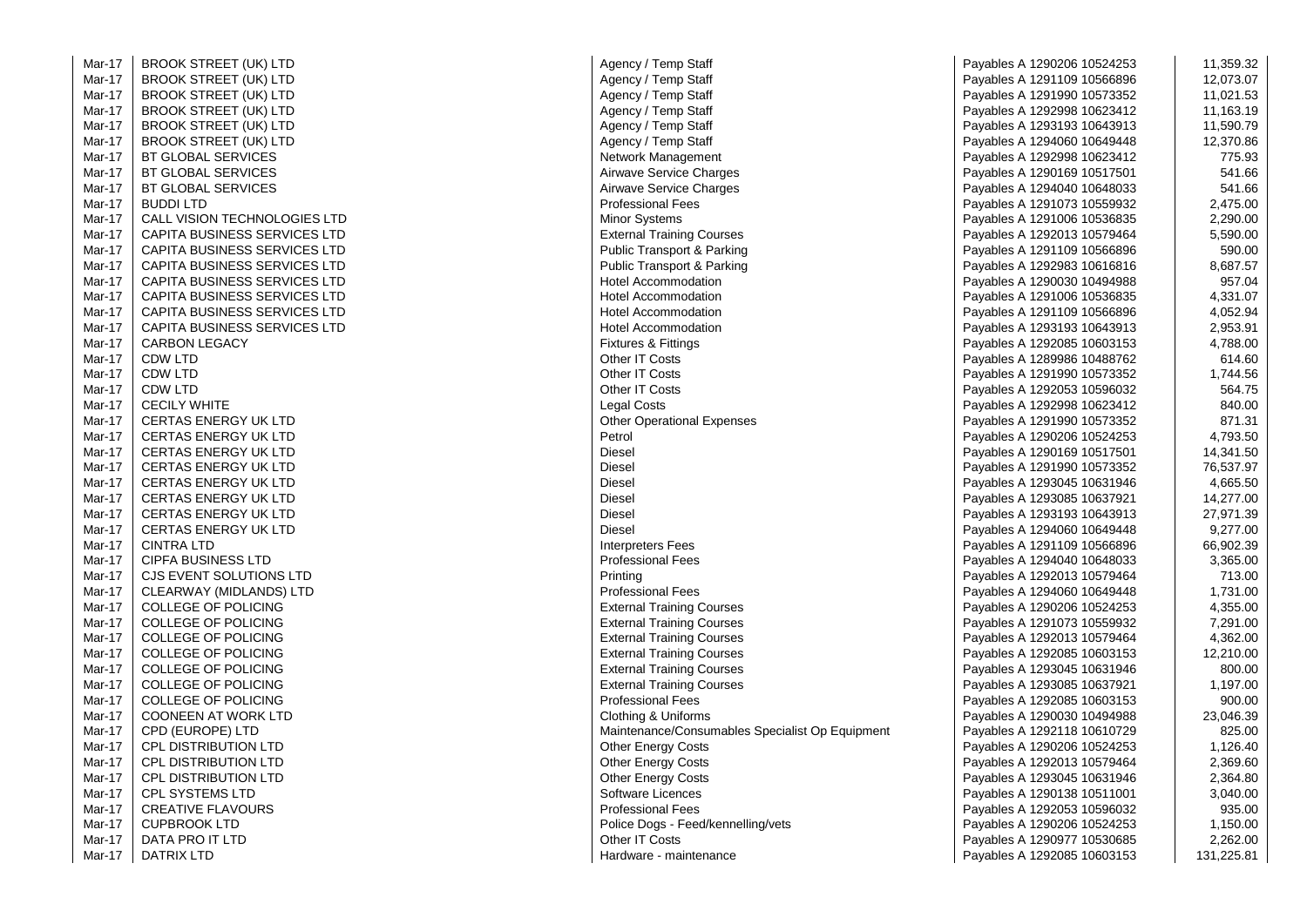| Mar-17 | DEMUX VIDEO SERVICES LTD                   | Other IT Costs                            | Payables A 1293085 10637921 | 2,600.00   |
|--------|--------------------------------------------|-------------------------------------------|-----------------------------|------------|
| Mar-17 | DEPARTMENT FOR WORK AND PENSIONS           | Subscriptions                             | Payables A 1293045 10631946 | 1,000.00   |
| Mar-17 | DTECH INTERNATIONAL LTD                    | <b>Professional Fees</b>                  | Payables A 1290169 10517501 | 1,008.00   |
| Mar-17 | DTECH INTERNATIONAL LTD                    | <b>Professional Fees</b>                  | Payables A 1293045 10631946 | 1,800.00   |
| Mar-17 | <b>DUTYSHEET LTD</b>                       | <b>Professional Fees</b>                  | Payables A 1290030 10494988 | 564.30     |
| Mar-17 | <b>DVLA</b>                                | Road Fund Licences                        | Payables A 1292998 10623412 | 555.00     |
| Mar-17 | <b>DYNAMICA LTD</b>                        | Vehicles - Spares                         | Payables A 1292013 10579464 | 1,793.00   |
| Mar-17 | <b>EAGLE SECURITY SYSTEMS LTD</b>          | Building Maintenance - Day to Day         | Payables A 1290030 10494988 | 5,717.00   |
| Mar-17 | <b>EAGLE SECURITY SYSTEMS LTD</b>          | Building Maintenance - Day to Day         | Payables A 1291047 10552970 | 2,722.00   |
| Mar-17 | <b>EAGLE SECURITY SYSTEMS LTD</b>          | <b>Planned PPM Contract</b>               | Payables A 1294040 10648033 | 575.00     |
| Mar-17 | <b>EAST MIDLANDS RFCA</b>                  | <b>External Training Courses</b>          | Payables A 1290206 10524253 | 600.00     |
| Mar-17 | <b>EAST MIDLANDS RFCA</b>                  | Hire of Rooms/Premises                    | Payables A 1290206 10524253 | 600.00     |
| Mar-17 | EAST MIDLANDS SPECIAL OPERATIONS UNIT      | <b>Professional Fees</b>                  | Payables A 1293193 10643913 | 3,473.73   |
| Mar-17 | EDF ENERGY CUSTOMERS PLC                   | Electricity                               | Payables A 1290206 10524253 | 39,736.55  |
| Mar-17 | ELLIOTT GROUP LTD                          | Fixtures & Fittings                       | Payables A 1292013 10579464 | 608.00     |
| Mar-17 | ENTERPRISE RENT-A-CAR (UK) LTD             | Hire of Transport - Operational           | Payables A 1292085 10603153 | 1,350.53   |
| Mar-17 | ENVIROENERGY (NOTTINGHAM) LTD              | <b>Other Energy Costs</b>                 | Payables A 1291073 10559932 | 5,252.05   |
| Mar-17 | ENVIRONMENTAL SCIENTIFICS GROUP LIMITED    | <b>Forensic Analysis</b>                  | Payables A 1291047 10552970 | 2,463.40   |
| Mar-17 | ENVIRONMENTAL SCIENTIFICS GROUP LIMITED    | <b>Forensic Analysis</b>                  | Payables A 1291990 10573352 | 4,116.93   |
| Mar-17 | <b>ENVIRONTEC LTD</b>                      | <b>Other Operational Expenses</b>         | Payables A 1291021 10541938 | 790.00     |
| Mar-17 | <b>EPAY LTD</b>                            | <b>Electronic Forensics</b>               | Payables A 1291990 10573352 | 549.78     |
| Mar-17 | <b>EPS GROUP</b>                           | Planned Mechanical & Engineering Works    | Payables A 1293193 10643913 | 850.00     |
| Mar-17 | EUROPEAN ELECTRONIQUE LTD                  | Hardware - purchase                       | Payables A 1294064 10649958 | 404,093.69 |
| Mar-17 | EUROPEAN ELECTRONIQUE LTD                  | Hardware - maintenance                    | Payables A 1293045 10631946 | 8,850.00   |
| Mar-17 | EUROPEAN ELECTRONIQUE LTD                  | Hardware - maintenance                    | Payables A 1294064 10649958 | 129,275.00 |
| Mar-17 | EVERYTHING EVERYWHERE LTD                  | Mobile Phone Call Charges & Contract Cost | Payables A 1290169 10517501 | 9,689.22   |
| Mar-17 | EVERYTHING EVERYWHERE LTD                  | Mobile Phone Call Charges & Contract Cost | Payables A 1292118 10610729 | 1,209.31   |
| Mar-17 | <b>EXPERIAN LTD</b>                        | Searches                                  | Payables A 1291990 10573352 | 27,391.25  |
| Mar-17 | <b>FAIRACRE SERVICES</b>                   | Building Maintenance - Day to Day         | Payables A 1291073 10559932 | 860.47     |
| Mar-17 | FIRE SERVICE COLLEGE LTD                   | <b>External Training Courses</b>          | Payables A 1291990 10573352 | 5,590.00   |
| Mar-17 | FISHER HARGREAVES PROCTOR LTD              | Service Charge                            | Payables A 1289308 10482818 | 6,314.00   |
| Mar-17 | FISHER HARGREAVES PROCTOR LTD              | Rent                                      | Payables A 1289308 10482818 | 18,093.75  |
| Mar-17 | <b>FOSTER &amp; FREEMAN LTD</b>            | <b>Professional Fees</b>                  | Payables A 1291990 10573352 | 4,875.43   |
| Mar-17 | FRANCOTYP-POSTALIA LTD                     | Postage Costs                             | Payables A 1291047 10552970 | 3,000.00   |
| Mar-17 | FRANCOTYP-POSTALIA LTD                     | Postage Costs                             | Payables A 1293085 10637921 | 3,000.00   |
| Mar-17 | FRANCOTYP-POSTALIA LTD                     | Postage Costs                             | Payables A 1294060 10649448 | 600.00     |
| Mar-17 | <b>FWP MECHANICAL LTD</b>                  | <b>Planned PPM Contract</b>               | Payables A 1294086 10652854 | 6,500.00   |
| Mar-17 | <b>FWP MECHANICAL LTD</b>                  | Reactive Maintenance                      | Payables A 1293193 10643913 | 760.36     |
| Mar-17 | <b>G F TOMLINSON BUILDING LTD</b>          | Building Maintenance - Day to Day         | Payables A 1291990 10573352 | 137,345.34 |
| Mar-17 | <b>G2 RECRUITMENT SOLUTIONS LTD</b>        | <b>Professional Fees</b>                  | Payables A 1292013 10579464 | 4,875.00   |
| Mar-17 | <b>G2 RECRUITMENT SOLUTIONS LTD</b>        | <b>Professional Fees</b>                  | Payables A 1292026 10584410 | 5,000.00   |
| Mar-17 | <b>G2 RECRUITMENT SOLUTIONS LTD</b>        | <b>Professional Fees</b>                  | Payables A 1292053 10596032 | 19,500.00  |
| Mar-17 | <b>G2 RECRUITMENT SOLUTIONS LTD</b>        | <b>Professional Fees</b>                  | Payables A 1292983 10616816 | 2,500.00   |
| Mar-17 | <b>G2 RECRUITMENT SOLUTIONS LTD</b>        | <b>Professional Fees</b>                  | Payables A 1292998 10623412 | 2,375.00   |
| Mar-17 | <b>G2 RECRUITMENT SOLUTIONS LTD</b>        | <b>Professional Fees</b>                  | Payables A 1293193 10643913 | 1,575.00   |
| Mar-17 | <b>G2 RECRUITMENT SOLUTIONS LTD</b>        | <b>Professional Fees</b>                  | Payables A 1294040 10648033 | 4,875.00   |
| Mar-17 | G4S FORENSIC AND MEDICAL SERVICES (UK) LTD | Police Surgeons / Clinicians              | Payables A 1290138 10511001 | 99,502.50  |
| Mar-17 | <b>GARRAN LOCKERS LTD</b>                  | Furniture                                 | Payables A 1290030 10494988 | 1,143.36   |
| Mar-17 | <b>GARRAN LOCKERS LTD</b>                  | Furniture                                 | Payables A 1290169 10517501 | 932.50     |
| Mar-17 | <b>GLASGOW EXPERT WITNESS SERVICE</b>      | <b>Professional Fees</b>                  | Payables A 1289986 10488762 | 588.00     |
| Mar-17 | <b>GMK LTD</b>                             | Public Transport & Parking                | Payables A 1292998 10623412 | 5,280.00   |
| Mar-17 | <b>GO 2 TELECOM LTD</b>                    | <b>Other Operational Expenses</b>         | Payables A 1292998 10623412 | 1,004.25   |
|        |                                            |                                           |                             |            |

| Other IT Costs                                                        |
|-----------------------------------------------------------------------|
| Subscriptions                                                         |
| <b>Professional Fees</b>                                              |
| <b>Professional Fees</b>                                              |
| <b>Professional Fees</b>                                              |
| <b>Road Fund Licences</b>                                             |
| Vehicles - Spares                                                     |
| Building Maintenance - Day to Day                                     |
| Building Maintenance - Day to Day                                     |
| <b>Planned PPM Contract</b>                                           |
| <b>External Training Courses</b>                                      |
| Hire of Rooms/Premises                                                |
| <b>Professional Fees</b>                                              |
| Electricity                                                           |
| Fixtures & Fittings                                                   |
| Hire of Transport - Operational                                       |
| <b>Other Energy Costs</b>                                             |
| Forensic Analysis                                                     |
| Forensic Analysis                                                     |
| <b>Other Operational Expenses</b>                                     |
| <b>Electronic Forensics</b>                                           |
| Planned Mechanical & Engineering Works                                |
| Hardware - purchase                                                   |
| Hardware - maintenance                                                |
| Hardware - maintenance                                                |
|                                                                       |
| Mobile Phone Call Charges & Contract Cos                              |
| Mobile Phone Call Charges & Contract Cos<br>Searches                  |
|                                                                       |
| Building Maintenance - Day to Day<br><b>External Training Courses</b> |
|                                                                       |
| Service Charge                                                        |
| Rent                                                                  |
| <b>Professional Fees</b>                                              |
| Postage Costs                                                         |
| Postage Costs                                                         |
| Postage Costs                                                         |
| <b>Planned PPM Contract</b>                                           |
| <b>Reactive Maintenance</b>                                           |
| Building Maintenance - Day to Day                                     |
| <b>Professional Fees</b>                                              |
| <b>Professional Fees</b>                                              |
| <b>Professional Fees</b>                                              |
| Professional Fees                                                     |
| <b>Professional Fees</b>                                              |
| <b>Professional Fees</b>                                              |
| <b>Professional Fees</b>                                              |
| Police Surgeons / Clinicians                                          |
| Furniture                                                             |
| Furniture                                                             |
| <b>Professional Fees</b>                                              |
| <b>Public Transport &amp; Parking</b>                                 |
| <b>Other Operational Expenses</b>                                     |

| O SERVICES LTD                    | Other IT Costs                            | Payables A 1293085 10637921 | 2,600.00   |
|-----------------------------------|-------------------------------------------|-----------------------------|------------|
| IT FOR WORK AND PENSIONS          | Subscriptions                             | Payables A 1293045 10631946 | 1,000.00   |
| RNATIONAL LTD                     | <b>Professional Fees</b>                  | Payables A 1290169 10517501 | 1,008.00   |
| RNATIONAL LTD                     | <b>Professional Fees</b>                  | Payables A 1293045 10631946 | 1,800.00   |
| <b>LTD</b>                        | <b>Professional Fees</b>                  | Payables A 1290030 10494988 | 564.30     |
|                                   | Road Fund Licences                        | Payables A 1292998 10623412 | 555.00     |
| TD                                | Vehicles - Spares                         | Payables A 1292013 10579464 | 1,793.00   |
| IRITY SYSTEMS LTD                 | Building Maintenance - Day to Day         | Payables A 1290030 10494988 | 5,717.00   |
| IRITY SYSTEMS LTD                 | Building Maintenance - Day to Day         | Payables A 1291047 10552970 | 2,722.00   |
| IRITY SYSTEMS LTD                 | Planned PPM Contract                      | Payables A 1294040 10648033 | 575.00     |
| <b>VDS RFCA</b>                   | <b>External Training Courses</b>          | Payables A 1290206 10524253 | 600.00     |
| <b>NDS RFCA</b>                   | Hire of Rooms/Premises                    | Payables A 1290206 10524253 | 600.00     |
| NDS SPECIAL OPERATIONS UNIT       | <b>Professional Fees</b>                  | Payables A 1293193 10643913 | 3,473.73   |
| Y CUSTOMERS PLC                   | Electricity                               | Payables A 1290206 10524253 | 39,736.55  |
| JUP LTD                           | Fixtures & Fittings                       | Payables A 1292013 10579464 | 608.00     |
| : RENT-A-CAR (UK) LTD             | Hire of Transport - Operational           | Payables A 1292085 10603153 | 1,350.53   |
| RGY (NOTTINGHAM) LTD              | <b>Other Energy Costs</b>                 | Payables A 1291073 10559932 | 5,252.05   |
| NTAL SCIENTIFICS GROUP LIMITED    | <b>Forensic Analysis</b>                  | Payables A 1291047 10552970 | 2,463.40   |
| NTAL SCIENTIFICS GROUP LIMITED    | Forensic Analysis                         | Payables A 1291990 10573352 | 4,116.93   |
| C LTD                             | <b>Other Operational Expenses</b>         | Payables A 1291021 10541938 | 790.00     |
|                                   | <b>Electronic Forensics</b>               | Payables A 1291990 10573352 | 549.78     |
|                                   | Planned Mechanical & Engineering Works    | Payables A 1293193 10643913 | 850.00     |
| ELECTRONIQUE LTD                  | Hardware - purchase                       | Payables A 1294064 10649958 | 404,093.69 |
| ELECTRONIQUE LTD                  | Hardware - maintenance                    | Payables A 1293045 10631946 | 8,850.00   |
| ELECTRONIQUE LTD                  | Hardware - maintenance                    | Payables A 1294064 10649958 | 129,275.00 |
| S EVERYWHERE LTD                  | Mobile Phone Call Charges & Contract Cost | Payables A 1290169 10517501 | 9,689.22   |
| G EVERYWHERE LTD                  | Mobile Phone Call Charges & Contract Cost | Payables A 1292118 10610729 | 1,209.31   |
| ГD.                               | Searches                                  | Payables A 1291990 10573352 | 27,391.25  |
| ERVICES                           | Building Maintenance - Day to Day         | Payables A 1291073 10559932 | 860.47     |
| E COLLEGE LTD                     | <b>External Training Courses</b>          | Payables A 1291990 10573352 | 5,590.00   |
| GREAVES PROCTOR LTD               | Service Charge                            | Payables A 1289308 10482818 | 6,314.00   |
| GREAVES PROCTOR LTD               | Rent                                      | Payables A 1289308 10482818 | 18,093.75  |
| REEMAN LTD                        | <b>Professional Fees</b>                  | Payables A 1291990 10573352 | 4,875.43   |
| -POSTALIA LTD                     | Postage Costs                             | Payables A 1291047 10552970 | 3,000.00   |
| -POSTALIA LTD                     | Postage Costs                             | Payables A 1293085 10637921 | 3,000.00   |
| -POSTALIA LTD                     | Postage Costs                             | Payables A 1294060 10649448 | 600.00     |
| NICAL LTD                         | <b>Planned PPM Contract</b>               | Payables A 1294086 10652854 | 6,500.00   |
| NICAL LTD                         | Reactive Maintenance                      | Payables A 1293193 10643913 | 760.36     |
| ON BUILDING LTD                   | Building Maintenance - Day to Day         | Payables A 1291990 10573352 | 137,345.34 |
| MENT SOLUTIONS LTD                | <b>Professional Fees</b>                  | Payables A 1292013 10579464 | 4,875.00   |
| MENT SOLUTIONS LTD                | <b>Professional Fees</b>                  | Payables A 1292026 10584410 | 5,000.00   |
| MENT SOLUTIONS LTD                | <b>Professional Fees</b>                  | Payables A 1292053 10596032 | 19,500.00  |
| MENT SOLUTIONS LTD                | <b>Professional Fees</b>                  | Payables A 1292983 10616816 | 2,500.00   |
| MENT SOLUTIONS LTD                | <b>Professional Fees</b>                  | Payables A 1292998 10623412 | 2,375.00   |
| MENT SOLUTIONS LTD                | <b>Professional Fees</b>                  | Payables A 1293193 10643913 | 1,575.00   |
| MENT SOLUTIONS LTD                | <b>Professional Fees</b>                  | Payables A 1294040 10648033 | 4,875.00   |
| SIC AND MEDICAL SERVICES (UK) LTD | Police Surgeons / Clinicians              | Payables A 1290138 10511001 | 99,502.50  |
| CKERS LTD                         | Furniture                                 | Payables A 1290030 10494988 | 1,143.36   |
| CKERS LTD                         | Furniture                                 | Payables A 1290169 10517501 | 932.50     |
| XPERT WITNESS SERVICE             | <b>Professional Fees</b>                  | Payables A 1289986 10488762 | 588.00     |
|                                   | Public Transport & Parking                | Payables A 1292998 10623412 | 5,280.00   |
| חד ו ואר                          | Other Operational Expenses                | Pavables A 1292998 10623412 | 1.004.25   |
|                                   |                                           |                             |            |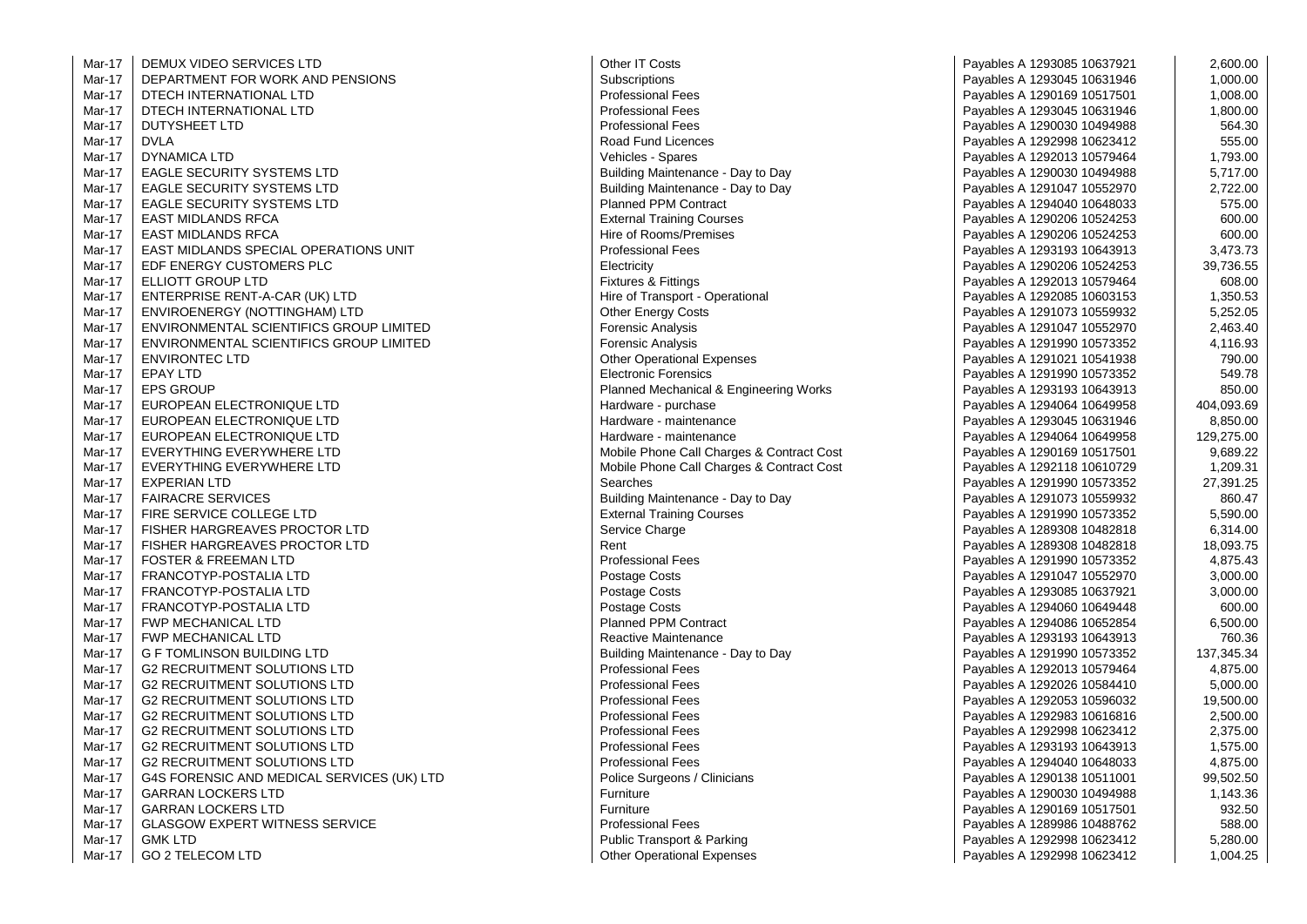| Mar-17 | <b>GSM PRINTER &amp; LABEL SYSTEMS LTD</b> | Hardware - purchase                     | Payables A 1290206 10524253 | 4,791.90   |
|--------|--------------------------------------------|-----------------------------------------|-----------------------------|------------|
| Mar-17 | <b>GUIDANCE SOFTWARE INC</b>               | <b>External Training Courses</b>        | Payables A 1290977 10530685 | 5,996.00   |
| Mar-17 | <b>HARMLESS CIC</b>                        | <b>External Training Courses</b>        | Payables A 1292998 10623412 | 1,200.00   |
| Mar-17 | <b>HARRISON FLAGPOLES</b>                  | Police Cones & Traffic Signs            | Payables A 1293085 10637921 | 1,502.00   |
| Mar-17 | HAYS SPECIALIST RECRUITMENT LTD            | <b>Professional Fees</b>                | Payables A 1289308 10482818 | 2,300.00   |
| Mar-17 | HAYS SPECIALIST RECRUITMENT LTD            | <b>Professional Fees</b>                | Payables A 1290977 10530685 | 4,140.00   |
| Mar-17 | HAYS SPECIALIST RECRUITMENT LTD            | <b>Professional Fees</b>                | Payables A 1292026 10584410 | 2,300.00   |
| Mar-17 | HAYS SPECIALIST RECRUITMENT LTD            | <b>Professional Fees</b>                | Payables A 1293085 10637921 | 2,300.00   |
| Mar-17 | <b>HEALTHWORK LTD</b>                      | <b>Other Medical Costs</b>              | Payables A 1290206 10524253 | 960.00     |
| Mar-17 | <b>HEALTHWORK LTD</b>                      | <b>Other Medical Costs</b>              | Payables A 1291006 10536835 | 960.00     |
| Mar-17 | <b>HEALTHWORK LTD</b>                      | <b>Other Medical Costs</b>              | Payables A 1291109 10566896 | 3,600.00   |
| Mar-17 | <b>HEALTHWORK LTD</b>                      | <b>Other Medical Costs</b>              | Payables A 1292085 10603153 | 2,040.00   |
| Mar-17 | <b>HMCTS</b>                               | Gas                                     | Payables A 1294060 10649448 | 10,639.38  |
| Mar-17 | <b>HMCTS</b>                               | Electricity                             | Payables A 1294060 10649448 | 28,886.26  |
| Mar-17 | <b>HMCTS</b>                               | Water Services / Rates                  | Payables A 1294060 10649448 | 2,828.27   |
| Mar-17 | <b>HMCTS</b>                               | <b>Other Partnerships</b>               | Payables A 1291109 10566896 | 5,821.65   |
| Mar-17 | <b>HMCTS</b>                               | Other Partnerships                      | Payables A 1294109 10653744 | 5,821.65   |
| Mar-17 | <b>HMCTS</b>                               | <b>Other Local Security Costs</b>       | Payables A 1294060 10649448 | 10,482.03  |
| Mar-17 | <b>HOLLY GREEN SUPPLIES</b>                | Hire of Transport - Operational         | Payables A 1292085 10603153 | 1,500.00   |
| Mar-17 | HUTCHISON 3G LIMITED                       | Other Voice & Data                      | Payables A 1291109 10566896 | 509.70     |
| Mar-17 | INSIGHT DIRECT (UK) LTD                    | <b>Professional Fees</b>                | Payables A 1293085 10637921 | 100,902.50 |
| Mar-17 | INSIGHT DIRECT (UK) LTD                    | Vehicles - Spares                       | Payables A 1292983 10616816 | 885.80     |
| Mar-17 | INSIGHT DIRECT (UK) LTD                    | <b>Minor Systems</b>                    | Payables A 1290977 10530685 | 25,136.50  |
| Mar-17 | INSIGHT DIRECT (UK) LTD                    | Other IT Costs                          | Payables A 1290977 10530685 | 870.28     |
| Mar-17 | INSIGHT DIRECT (UK) LTD                    | Other IT Costs                          | Payables A 1293085 10637921 | 658.53     |
| Mar-17 | <b>IRON MOUNTAIN (UK) LTD</b>              | Storage                                 | Payables A 1290169 10517501 | 3,216.78   |
| Mar-17 | <b>ISAS</b>                                | <b>Grants to Voluntary Bodies</b>       | Payables A 1293193 10643913 | 33,524.25  |
| Mar-17 | <b>IWS</b>                                 | <b>Annual Servicing</b>                 | Payables A 1292998 10623412 | 5,226.67   |
| Mar-17 | JACKSON LIFT SERVICES LTD                  | <b>Fixtures &amp; Fittings</b>          | Payables A 1293045 10631946 | 1,126.00   |
| Mar-17 | <b>JACKSONS RECOVERY LTD</b>               | <b>Vehicle Recovery Costs</b>           | Payables A 1290169 10517501 | 2,030.00   |
| Mar-17 | JACKSONS RECOVERY LTD                      | <b>Vehicle Recovery Costs</b>           | Payables A 1292118 10610729 | 1,120.00   |
| Mar-17 | JENOPTIK TRAFFIC SOLUTIONS UK LTD          | <b>Specialist Operational Equipment</b> | Payables A 1293085 10637921 | 23,592.43  |
| Mar-17 | JML SOFTWARE SOLUTIONS LTD                 | Software - upgrade                      | Payables A 1290977 10530685 | 75,294.25  |
| Mar-17 | JOHN BEGGS TRAINING LTD                    | <b>External Training Courses</b>        | Payables A 1289308 10482818 | 850.00     |
| Mar-17 | JOHN CAVANAGH QC                           | Legal Costs                             | Payables A 1293085 10637921 | 7,030.00   |
| Mar-17 | JOSEPH MERRIT GROUP PLC                    | <b>Other Operational Expenses</b>       | Payables A 1290030 10494988 | 1,275.00   |
| Mar-17 | <b>JSE CONTRACT SERVICES LTD</b>           | Building Maintenance - Day to Day       | Payables A 1293085 10637921 | 3,988.80   |
| Mar-17 | KENNETH STEWART LTD                        | <b>Professional Fees</b>                | Payables A 1292013 10579464 | 9,900.00   |
| Mar-17 | KENNETH STEWART LTD                        | <b>Professional Fees</b>                | Payables A 1292053 10596032 | 9,900.00   |
| Mar-17 | <b>KEY FORENSIC SERVICES LTD</b>           | <b>Forensic Analysis</b>                | Payables A 1291109 10566896 | 21,561.06  |
| Mar-17 | KIER BUSINESS SERVICES LTD                 | <b>Professional Fees</b>                | Payables A 1292983 10616816 | 3,000.00   |
| Mar-17 | KIER BUSINESS SERVICES LTD                 | Consortium service - Pensions           | Payables A 1291073 10559932 | 9,302.00   |
| Mar-17 | KINGS SECURITY SYSTEMS LTD                 | Building Maintenance - Day to Day       | Payables A 1292085 10603153 | 3,688.95   |
| Mar-17 | KINGS SECURITY SYSTEMS LTD                 | Building Maintenance - Day to Day       | Payables A 1293045 10631946 | 540.00     |
| Mar-17 | <b>KNIGHTSTOR LTD</b>                      | <b>Fixtures &amp; Fittings</b>          | Payables A 1291047 10552970 | 599.52     |
| Mar-17 | <b>KNIGHTSTOR LTD</b>                      | <b>Fixtures &amp; Fittings</b>          | Payables A 1292998 10623412 | 8,667.00   |
| Mar-17 | <b>KNIGHTSTOR LTD</b>                      | Furniture                               | Payables A 1292998 10623412 | 3,300.00   |
| Mar-17 | <b>KPMG LLP</b>                            | <b>External Audit Fee</b>               | Payables A 1290206 10524253 | 12,555.00  |
| Mar-17 | <b>KPMG LLP</b>                            | <b>External Audit Fee</b>               | Payables A 1292118 10610729 | 12,555.00  |
| Mar-17 | KUSTOM GARAGE EQUIPMENT LTD                | Agency / Temp Staff                     | Payables A 1291006 10536835 | 4,678.23   |
| Mar-17 | KUSTOM GARAGE EQUIPMENT LTD                | Agency / Temp Staff                     | Payables A 1292983 10616816 | 4,645.83   |
| Mar-17 | LAMBERT SMITH HAMPTON LTD                  | <b>Professional Fees</b>                | Payables A 1290977 10530685 | 6,370.90   |
|        |                                            |                                         |                             |            |

| Hardware - purchase               |
|-----------------------------------|
| <b>External Training Courses</b>  |
| <b>External Training Courses</b>  |
| Police Cones & Traffic Signs      |
| <b>Professional Fees</b>          |
| <b>Professional Fees</b>          |
| Professional Fees                 |
| Professional Fees                 |
| <b>Other Medical Costs</b>        |
|                                   |
| <b>Other Medical Costs</b>        |
| <b>Other Medical Costs</b>        |
| <b>Other Medical Costs</b>        |
| Gas                               |
| Electricity                       |
| Water Services / Rates            |
| <b>Other Partnerships</b>         |
| <b>Other Partnerships</b>         |
| <b>Other Local Security Costs</b> |
| Hire of Transport - Operational   |
| Other Voice & Data                |
| Professional Fees                 |
| Vehicles - Spares                 |
| Minor Systems                     |
| Other IT Costs                    |
| Other IT Costs                    |
|                                   |
| Storage                           |
| <b>Grants to Voluntary Bodies</b> |
| <b>Annual Servicing</b>           |
| <b>Fixtures &amp; Fittings</b>    |
| Vehicle Recovery Costs            |
| <b>Vehicle Recovery Costs</b>     |
| Specialist Operational Equipment  |
| Software - upgrade                |
| <b>External Training Courses</b>  |
| <b>Legal Costs</b>                |
| <b>Other Operational Expenses</b> |
| Building Maintenance - Day to Day |
| <b>Professional Fees</b>          |
| <b>Professional Fees</b>          |
| Forensic Analysis                 |
| <b>Professional Fees</b>          |
| Consortium service - Pensions     |
| Building Maintenance - Day to Day |
| Building Maintenance - Day to Day |
| <b>Fixtures &amp; Fittings</b>    |
| Fixtures & Fittings               |
| Furniture                         |
|                                   |
| <b>External Audit Fee</b>         |
| <b>External Audit Fee</b>         |
| Agency / Temp Staff               |
| Agency / Temp Staff               |
| <b>Professional Fees</b>          |

| -17 | <b>GSM PRINTER &amp; LABEL SYSTEMS LTD</b> | Hardware - purchase                     | Payables A 1290206 10524253 | 4,791.90   |
|-----|--------------------------------------------|-----------------------------------------|-----------------------------|------------|
| -17 | <b>GUIDANCE SOFTWARE INC</b>               | <b>External Training Courses</b>        | Payables A 1290977 10530685 | 5,996.00   |
| -17 | <b>HARMLESS CIC</b>                        | <b>External Training Courses</b>        | Payables A 1292998 10623412 | 1,200.00   |
| -17 | <b>HARRISON FLAGPOLES</b>                  | Police Cones & Traffic Signs            | Payables A 1293085 10637921 | 1,502.00   |
| -17 | <b>HAYS SPECIALIST RECRUITMENT LTD</b>     | <b>Professional Fees</b>                | Payables A 1289308 10482818 | 2,300.00   |
| -17 | HAYS SPECIALIST RECRUITMENT LTD            | <b>Professional Fees</b>                | Payables A 1290977 10530685 | 4,140.00   |
| -17 | HAYS SPECIALIST RECRUITMENT LTD            | <b>Professional Fees</b>                | Payables A 1292026 10584410 | 2,300.00   |
| -17 | HAYS SPECIALIST RECRUITMENT LTD            | <b>Professional Fees</b>                | Payables A 1293085 10637921 | 2,300.00   |
| -17 | <b>HEALTHWORK LTD</b>                      | <b>Other Medical Costs</b>              | Payables A 1290206 10524253 | 960.00     |
| -17 | <b>HEALTHWORK LTD</b>                      | <b>Other Medical Costs</b>              | Payables A 1291006 10536835 | 960.00     |
| -17 | <b>HEALTHWORK LTD</b>                      | <b>Other Medical Costs</b>              | Payables A 1291109 10566896 | 3,600.00   |
| -17 | HEALTHWORK LTD                             | <b>Other Medical Costs</b>              | Payables A 1292085 10603153 | 2,040.00   |
| -17 | <b>HMCTS</b>                               | Gas                                     | Payables A 1294060 10649448 | 10,639.38  |
| -17 | <b>HMCTS</b>                               | Electricity                             | Payables A 1294060 10649448 | 28,886.26  |
| -17 | <b>HMCTS</b>                               | Water Services / Rates                  | Payables A 1294060 10649448 | 2,828.27   |
| -17 | <b>HMCTS</b>                               | <b>Other Partnerships</b>               | Payables A 1291109 10566896 | 5,821.65   |
| -17 | <b>HMCTS</b>                               | <b>Other Partnerships</b>               | Payables A 1294109 10653744 | 5,821.65   |
| -17 | <b>HMCTS</b>                               | <b>Other Local Security Costs</b>       | Payables A 1294060 10649448 | 10,482.03  |
| -17 | <b>HOLLY GREEN SUPPLIES</b>                | Hire of Transport - Operational         | Payables A 1292085 10603153 | 1,500.00   |
| -17 | <b>HUTCHISON 3G LIMITED</b>                | Other Voice & Data                      | Payables A 1291109 10566896 | 509.70     |
| -17 | INSIGHT DIRECT (UK) LTD                    | <b>Professional Fees</b>                | Payables A 1293085 10637921 | 100,902.50 |
| -17 | INSIGHT DIRECT (UK) LTD                    | Vehicles - Spares                       | Payables A 1292983 10616816 | 885.80     |
| -17 | INSIGHT DIRECT (UK) LTD                    | <b>Minor Systems</b>                    | Payables A 1290977 10530685 | 25,136.50  |
| -17 | INSIGHT DIRECT (UK) LTD                    | Other IT Costs                          | Payables A 1290977 10530685 | 870.28     |
| -17 | INSIGHT DIRECT (UK) LTD                    | Other IT Costs                          | Payables A 1293085 10637921 | 658.53     |
| -17 | <b>IRON MOUNTAIN (UK) LTD</b>              | Storage                                 | Payables A 1290169 10517501 | 3,216.78   |
| -17 | <b>ISAS</b>                                | <b>Grants to Voluntary Bodies</b>       | Payables A 1293193 10643913 | 33,524.25  |
| -17 | <b>IWS</b>                                 | <b>Annual Servicing</b>                 | Payables A 1292998 10623412 | 5,226.67   |
| -17 | JACKSON LIFT SERVICES LTD                  | <b>Fixtures &amp; Fittings</b>          | Payables A 1293045 10631946 | 1,126.00   |
| -17 | JACKSONS RECOVERY LTD                      | Vehicle Recovery Costs                  | Payables A 1290169 10517501 | 2,030.00   |
| -17 | <b>JACKSONS RECOVERY LTD</b>               | Vehicle Recovery Costs                  | Payables A 1292118 10610729 | 1,120.00   |
| -17 | JENOPTIK TRAFFIC SOLUTIONS UK LTD          | <b>Specialist Operational Equipment</b> | Payables A 1293085 10637921 | 23,592.43  |
| -17 | JML SOFTWARE SOLUTIONS LTD                 | Software - upgrade                      | Payables A 1290977 10530685 | 75,294.25  |
| -17 | JOHN BEGGS TRAINING LTD                    | <b>External Training Courses</b>        | Payables A 1289308 10482818 | 850.00     |
| -17 | JOHN CAVANAGH QC                           | Legal Costs                             | Payables A 1293085 10637921 | 7,030.00   |
| -17 | JOSEPH MERRIT GROUP PLC                    | <b>Other Operational Expenses</b>       | Payables A 1290030 10494988 | 1,275.00   |
| -17 | <b>JSE CONTRACT SERVICES LTD</b>           | Building Maintenance - Day to Day       | Payables A 1293085 10637921 | 3,988.80   |
| -17 | KENNETH STEWART LTD                        | <b>Professional Fees</b>                | Payables A 1292013 10579464 | 9,900.00   |
| -17 | <b>KENNETH STEWART LTD</b>                 | <b>Professional Fees</b>                | Payables A 1292053 10596032 | 9,900.00   |
| -17 | KEY FORENSIC SERVICES LTD                  | <b>Forensic Analysis</b>                | Payables A 1291109 10566896 | 21,561.06  |
| -17 | KIER BUSINESS SERVICES LTD                 | <b>Professional Fees</b>                | Payables A 1292983 10616816 | 3,000.00   |
| -17 | KIER BUSINESS SERVICES LTD                 | Consortium service - Pensions           | Payables A 1291073 10559932 | 9,302.00   |
| -17 | KINGS SECURITY SYSTEMS LTD                 | Building Maintenance - Day to Day       | Payables A 1292085 10603153 | 3,688.95   |
| -17 | KINGS SECURITY SYSTEMS LTD                 | Building Maintenance - Day to Day       | Payables A 1293045 10631946 | 540.00     |
| -17 | <b>KNIGHTSTOR LTD</b>                      | Fixtures & Fittings                     | Payables A 1291047 10552970 | 599.52     |
| -17 | <b>KNIGHTSTOR LTD</b>                      | <b>Fixtures &amp; Fittings</b>          | Payables A 1292998 10623412 | 8,667.00   |
| -17 | <b>KNIGHTSTOR LTD</b>                      | Furniture                               | Payables A 1292998 10623412 | 3,300.00   |
| -17 | <b>KPMG LLP</b>                            | <b>External Audit Fee</b>               | Payables A 1290206 10524253 | 12,555.00  |
| -17 | <b>KPMG LLP</b>                            | <b>External Audit Fee</b>               | Payables A 1292118 10610729 | 12,555.00  |
| -17 | KUSTOM GARAGE EQUIPMENT LTD                | Agency / Temp Staff                     | Payables A 1291006 10536835 | 4,678.23   |
| -17 | KUSTOM GARAGE EQUIPMENT LTD                | Agency / Temp Staff                     | Payables A 1292983 10616816 | 4,645.83   |
| -17 | LAMBERT SMITH HAMPTON LTD                  | <b>Professional Fees</b>                | Pavables A 1290977 10530685 | 6.370.90   |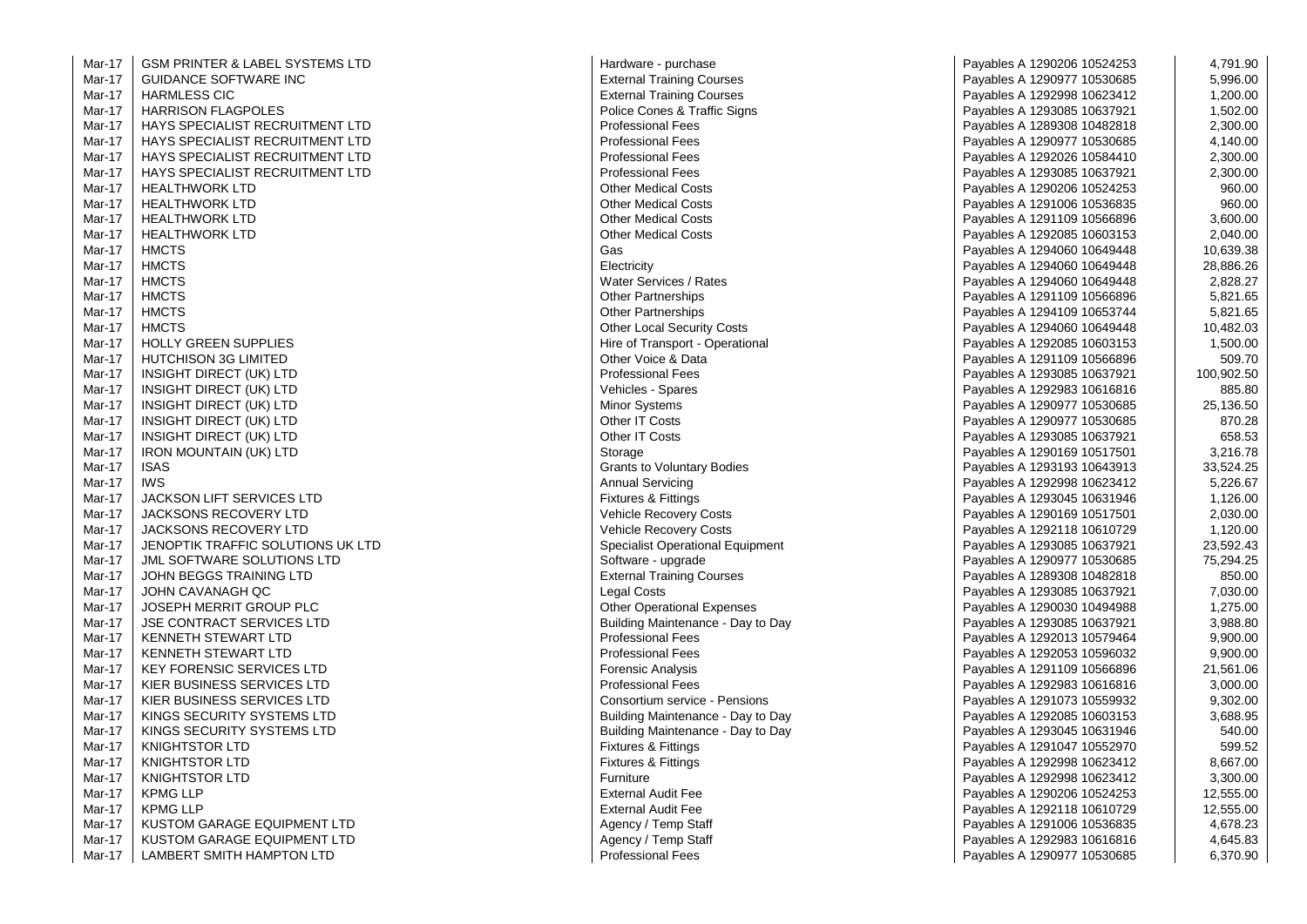| Mar-17 | LANGLEY MILL CONTRACT FLOORING LTD     | <b>Fixtures &amp; Fittings</b>    | Payables A 1293085 10637921 | 2,365.00   |
|--------|----------------------------------------|-----------------------------------|-----------------------------|------------|
| Mar-17 | LANGLEY MILL CONTRACT FLOORING LTD     | Building Maintenance - Day to Day | Payables A 1290977 10530685 | 1,399.00   |
| Mar-17 | LANGUAGE LINE SOLUTIONS                | <b>Interpreters Fees</b>          | Payables A 1290206 10524253 | 3,944.00   |
| Mar-17 | LEVA INTERNATIONAL INC                 | <b>External Training Courses</b>  | Payables A 1292013 10579464 | 8,000.00   |
| Mar-17 | LGC LTD                                | <b>Forensic Analysis</b>          | Payables A 1291109 10566896 | 10,709.79  |
| Mar-17 | <b>LGC LTD</b>                         | <b>DNA Sampling</b>               | Payables A 1292026 10584410 | 3,750.65   |
| Mar-17 | LION CONTAINERS LTD                    | <b>Fixtures &amp; Fittings</b>    | Payables A 1292013 10579464 | 3,685.00   |
| Mar-17 | <b>MACOI LTD</b>                       | <b>Fixtures &amp; Fittings</b>    | Payables A 1289308 10482818 | 547.91     |
| Mar-17 | <b>MACOI LTD</b>                       | <b>Fixtures &amp; Fittings</b>    | Payables A 1290206 10524253 | 662.64     |
| Mar-17 | <b>MACOI LTD</b>                       | Furniture                         | Payables A 1289308 10482818 | 5,649.52   |
| Mar-17 | <b>MACOI LTD</b>                       | Furniture                         | Payables A 1290206 10524253 | 522.72     |
| Mar-17 | <b>MACOI LTD</b>                       | Furniture                         | Payables A 1294109 10653744 | 3,902.39   |
| Mar-17 | MANSFIELD BID COMPANY LTD              | <b>Other Partnerships</b>         | Payables A 1292085 10603153 | 10,000.00  |
| Mar-17 | MAYORS OFFICE FOR POLICING & CRIME     | <b>External Training Courses</b>  | Payables A 1293085 10637921 | 888.00     |
| Mar-17 | <b>MAZARS LLP</b>                      | <b>Professional Fees</b>          | Payables A 1291109 10566896 | 9,326.40   |
| Mar-17 | <b>MAZARS LLP</b>                      | Internal Audit Fee                | Payables A 1291990 10573352 | 9,326.40   |
| Mar-17 | <b>MAZARS LLP</b>                      | Internal Audit Fee                | Payables A 1294117 10654343 | 6,110.40   |
| Mar-17 | MEDICAL GAS SOLUTIONS LTD              | SOC Consumables                   | Payables A 1289986 10488762 | 4,806.86   |
| Mar-17 | <b>MERTRUX LTD</b>                     | <b>Vehicle Repairs</b>            | Payables A 1290138 10511001 | 731.88     |
| Mar-17 | <b>MERTRUX LTD</b>                     | Vehicle Repairs                   | Payables A 1291073 10559932 | 896.06     |
| Mar-17 | MICHAEL LUPTON ASSOCIATES LTD          | <b>Professional Fees</b>          | Payables A 1290138 10511001 | 1,548.00   |
| Mar-17 | MICHAEL PAGE RECRUITMENT LTD           | <b>Professional Fees</b>          | Payables A 1292053 10596032 | 2,275.00   |
| Mar-17 | MICHAEL PAGE RECRUITMENT LTD           | <b>Professional Fees</b>          | Payables A 1292085 10603153 | 1,750.00   |
| Mar-17 | MICHAEL PAGE RECRUITMENT LTD           | <b>Professional Fees</b>          | Payables A 1293045 10631946 | 1,750.00   |
| Mar-17 | MICHAEL PAGE RECRUITMENT LTD           | Agency / Temp Staff               | Payables A 1289986 10488762 | 4,570.00   |
| Mar-17 | MICHAEL PAGE RECRUITMENT LTD           | Agency / Temp Staff               | Payables A 1290138 10511001 | 3,658.55   |
| Mar-17 | MICHAEL PAGE RECRUITMENT LTD           | Agency / Temp Staff               | Payables A 1290977 10530685 | 11,887.10  |
| Mar-17 | MICHAEL PAGE RECRUITMENT LTD           | Agency / Temp Staff               | Payables A 1291073 10559932 | 7,317.10   |
| Mar-17 | MICHAEL PAGE RECRUITMENT LTD           | Agency / Temp Staff               | Payables A 1291109 10566896 | 4,570.00   |
| Mar-17 | MICHAEL PAGE RECRUITMENT LTD           | Agency / Temp Staff               | Payables A 1292026 10584410 | 3,658.55   |
| Mar-17 | MICHAEL PAGE RECRUITMENT LTD           | Agency / Temp Staff               | Payables A 1292085 10603153 | 4,570.00   |
| Mar-17 | MICHAEL PAGE RECRUITMENT LTD           | Agency / Temp Staff               | Payables A 1292118 10610729 | 3,658.55   |
| Mar-17 | MICHAEL PAGE RECRUITMENT LTD           | Agency / Temp Staff               | Payables A 1292998 10623412 | 7,317.10   |
| Mar-17 | MICHAEL PAGE RECRUITMENT LTD           | Agency / Temp Staff               | Payables A 1293085 10637921 | 4,113.00   |
| Mar-17 | MITIE CLEANING & SUPPORT SERVICES LTD  | <b>Contract Cleaning</b>          | Payables A 1290169 10517501 | 43,884.41  |
| Mar-17 | <b>MIVEN LTD</b>                       | Service Charge                    | Payables A 1290138 10511001 | 93,800.51  |
| Mar-17 | MOTOR ACCIDENT PROTECTION SERVICES LTD | <b>Legal Costs</b>                | Payables A 1291047 10552970 | 529.11     |
| Mar-17 | MOTOR ACCIDENT PROTECTION SERVICES LTD | <b>Legal Costs</b>                | Payables A 1292035 10589280 | 3,824.80   |
| Mar-17 | MOTOR ACCIDENT PROTECTION SERVICES LTD | <b>Legal Costs</b>                | Payables A 1293193 10643913 | 648.86     |
| Mar-17 | NATIONAL MONITORING                    | Intruder Alarms                   | Payables A 1290206 10524253 | 9,641.28   |
| Mar-17 | NATIONAL POLICE AID CONVOYS            | Water Services / Rates            | Payables A 1289308 10482818 | 787.10     |
| Mar-17 | <b>NCC GROUP</b>                       | Other IT Costs                    | Payables A 1290169 10517501 | 630.00     |
| Mar-17 | <b>NEOPOST LTD</b>                     | Printing                          | Payables A 1293085 10637921 | 3,278.30   |
| Mar-17 | NEWTON NOTTINGHAM LLP                  | Rent                              | Payables A 1290206 10524253 | 8,550.00   |
| Mar-17 | <b>NICK SMITH</b>                      | <b>Legal Costs</b>                | Payables A 1293045 10631946 | 30,000.00  |
| Mar-17 | NMK BUSINESS SOLUTIONS LTD             | <b>Professional Fees</b>          | Payables A 1291006 10536835 | 3,101.10   |
| Mar-17 | NMK BUSINESS SOLUTIONS LTD             | <b>Professional Fees</b>          | Payables A 1294064 10649958 | 2,000.00   |
| Mar-17 | NORTHERN DIVER (INT) LTD               | Clothing & Uniforms               | Payables A 1290138 10511001 | 1,110.50   |
| Mar-17 | NORTHGATE PUBLIC SERVICES (UK) LTD     | Software Licences                 | Payables A 1290169 10517501 | 49,538.00  |
| Mar-17 | NOTTINGHAM CITY COUNCIL                | <b>Professional Fees</b>          | Payables A 1292053 10596032 | 129,000.00 |
| Mar-17 | NOTTINGHAM CITY COUNCIL                | Service Charge                    | Payables A 1290206 10524253 | 130,200.00 |
| Mar-17 | NOTTINGHAM CITY COUNCIL                | <b>Other Partnerships</b>         | Payables A 1293193 10643913 | 18,500.00  |
|        |                                        |                                   |                             |            |

 $\alpha$ 

| <b>Fixtures &amp; Fittings</b>    |
|-----------------------------------|
| Building Maintenance - Day to Day |
| <b>Interpreters Fees</b>          |
|                                   |
| <b>External Training Courses</b>  |
| Forensic Analysis                 |
| <b>DNA Sampling</b>               |
| Fixtures & Fittings               |
| Fixtures & Fittings               |
| Fixtures & Fittings               |
| Furniture                         |
| Furniture                         |
| Furniture                         |
| Other Partnerships                |
| <b>External Training Courses</b>  |
| <b>Professional Fees</b>          |
| <b>Internal Audit Fee</b>         |
| <b>Internal Audit Fee</b>         |
| SOC Consumables                   |
| Vehicle Repairs                   |
| <b>Vehicle Repairs</b>            |
| <b>Professional Fees</b>          |
|                                   |
| <b>Professional Fees</b>          |
| <b>Professional Fees</b>          |
| <b>Professional Fees</b>          |
| Agency / Temp Staff               |
| Agency / Temp Staff               |
| Agency / Temp Staff               |
| Agency / Temp Staff               |
| Agency / Temp Staff               |
| Agency / Temp Staff               |
| Agency / Temp Staff               |
| Agency / Temp Staff               |
| Agency / Temp Staff               |
| Agency / Temp Staff               |
| <b>Contract Cleaning</b>          |
| Service Charge                    |
| Legal Costs                       |
| Legal Costs                       |
| Legal Costs                       |
| Intruder Alarms                   |
| Water Services / Rates            |
| Other IT Costs                    |
|                                   |
| Printing                          |
| Rent                              |
| Legal Costs                       |
| Professional Fees                 |
| Professional Fees                 |
| Clothing & Uniforms               |
| Software Licences                 |
| <b>Professional Fees</b>          |
| Service Charge                    |
| <b>Other Partnerships</b>         |

| Payables A 1293085 10637921 | 2,365.00   |
|-----------------------------|------------|
| Payables A 1290977 10530685 | 1,399.00   |
| Payables A 1290206 10524253 | 3,944.00   |
| Payables A 1292013 10579464 | 8,000.00   |
| Payables A 1291109 10566896 | 10,709.79  |
| Payables A 1292026 10584410 | 3,750.65   |
| Payables A 1292013 10579464 | 3,685.00   |
| Payables A 1289308 10482818 | 547.91     |
| Payables A 1290206 10524253 | 662.64     |
| Payables A 1289308 10482818 | 5,649.52   |
| Payables A 1290206 10524253 | 522.72     |
| Payables A 1294109 10653744 | 3,902.39   |
| Payables A 1292085 10603153 | 10,000.00  |
| Payables A 1293085 10637921 | 888.00     |
| Payables A 1291109 10566896 | 9,326.40   |
| Payables A 1291990 10573352 | 9,326.40   |
| Payables A 1294117 10654343 | 6,110.40   |
| Payables A 1289986 10488762 | 4,806.86   |
| Payables A 1290138 10511001 | 731.88     |
| Payables A 1291073 10559932 | 896.06     |
| Payables A 1290138 10511001 | 1,548.00   |
| Payables A 1292053 10596032 | 2,275.00   |
| Payables A 1292085 10603153 | 1,750.00   |
| Payables A 1293045 10631946 | 1,750.00   |
| Payables A 1289986 10488762 | 4,570.00   |
| Payables A 1290138 10511001 | 3,658.55   |
| Payables A 1290977 10530685 | 11,887.10  |
| Payables A 1291073 10559932 | 7,317.10   |
| Payables A 1291109 10566896 | 4,570.00   |
| Payables A 1292026 10584410 | 3,658.55   |
| Payables A 1292085 10603153 | 4,570.00   |
| Payables A 1292118 10610729 | 3,658.55   |
| Payables A 1292998 10623412 | 7,317.10   |
| Payables A 1293085 10637921 | 4,113.00   |
| Payables A 1290169 10517501 | 43,884.41  |
| Payables A 1290138 10511001 | 93,800.51  |
| Payables A 1291047 10552970 | 529.11     |
| Payables A 1292035 10589280 | 3,824.80   |
| Payables A 1293193 10643913 | 648.86     |
| Payables A 1290206 10524253 | 9,641.28   |
| Payables A 1289308 10482818 | 787.10     |
| Payables A 1290169 10517501 | 630.00     |
| Payables A 1293085 10637921 | 3,278.30   |
| Payables A 1290206 10524253 | 8,550.00   |
| Payables A 1293045 10631946 | 30,000.00  |
| Payables A 1291006 10536835 | 3,101.10   |
| Payables A 1294064 10649958 | 2,000.00   |
| Payables A 1290138 10511001 | 1,110.50   |
| Payables A 1290169 10517501 | 49,538.00  |
| Payables A 1292053 10596032 | 129,000.00 |
| Payables A 1290206 10524253 | 130,200.00 |
| Pavables A 1293193 10643913 | 18.500.00  |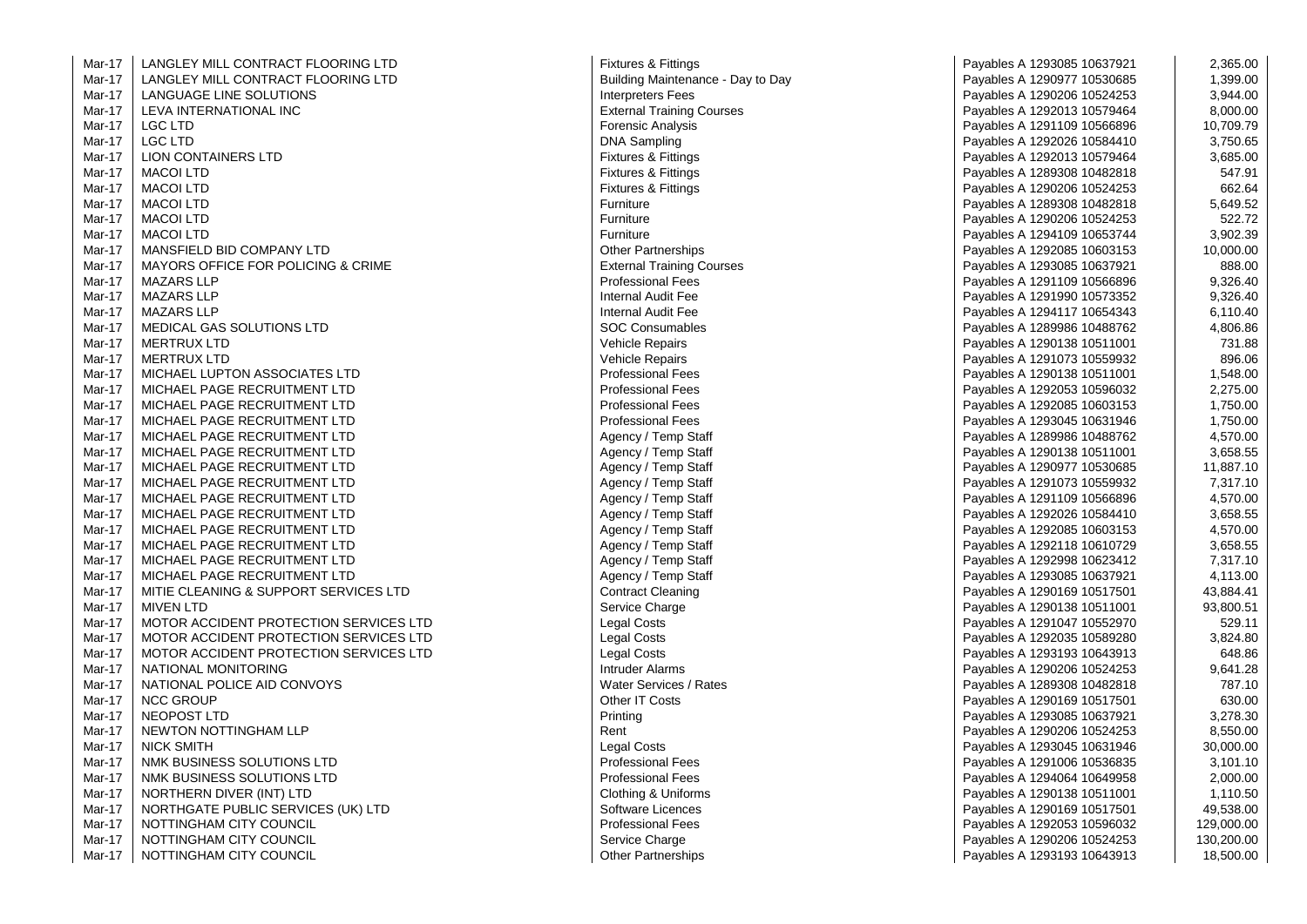| Mar-17        | NOTTINGHAM CITY COUNCIL                              | Young Offenders Teams                   | Payables A 1290977 10530685                                | 18,500.00        |
|---------------|------------------------------------------------------|-----------------------------------------|------------------------------------------------------------|------------------|
| Mar-17        | NOTTINGHAMSHIRE COUNTY COUNCIL                       | <b>Professional Fees</b>                | Payables A 1290169 10517501                                | 129,689.00       |
| Mar-17        | NOTTINGHAMSHIRE COUNTY COUNCIL                       | <b>Other Partnerships</b>               | Payables A 1292013 10579464                                | 26,900.00        |
| Mar-17        | NOTTINGHAMSHIRE COUNTY COUNCIL                       | <b>Other PA Grants</b>                  |                                                            | 117,373.99       |
| Mar-17        | NOTTINGHAMSHIRE COUNTY COUNCIL                       | Other PA Grants                         | Payables A 1290169 10517501<br>Payables A 1293085 10637921 | 184,093.04       |
|               |                                                      |                                         |                                                            |                  |
| Mar-17        | NOTTINGHAMSHIRE COUNTY COUNCIL                       | Consortium service - Pensions           | Payables A 1290169 10517501                                | 10,826.31        |
| Mar-17        | NOTTINGHAMSHIRE FIRE SAFETY LTD                      | <b>Annual Servicing</b>                 | Payables A 1290138 10511001                                | 584.91<br>560.00 |
| Mar-17        | NOTTINGHAMSHIRE WILDLIFE TRUST                       | <b>External Training Courses</b>        | Payables A 1293045 10631946                                |                  |
| Mar-17        | <b>NSEP CIC</b>                                      | Software Licences                       | Payables A 1290206 10524253                                | 69,959.00        |
| <b>Mar-17</b> | OAKLEAF TECHNICAL SERVICES LTD                       | Planned Mechanical & Engineering Works  | Payables A 1291047 10552970                                | 9,995.00         |
| Mar-17        | OFFICE OF THE POLICE & CRIME COMISSIONER FOR NORFOLK | <b>External Training Courses</b>        | Payables A 1291073 10559932                                | 2,500.00         |
| Mar-17        | <b>OLIVER THORNE</b>                                 | <b>Professional Fees</b>                | Payables A 1292118 10610729                                | 1,187.50         |
| Mar-17        | ORACLE CORPORATION UK LTD                            | Software Licences                       | Payables A 1292983 10616816                                | 88,944.01        |
| Mar-17        | ORBIS PROTECT LTD                                    | Vehicle Cleaning                        | Payables A 1292983 10616816                                | 920.00           |
| Mar-17        | ORCHID CELLMARK LTD                                  | <b>Forensic Analysis</b>                | Payables A 1291109 10566896                                | 6,663.00         |
| Mar-17        | ORCHID CELLMARK LTD                                  | DNA Sampling                            | Payables A 1291109 10566896                                | 5,952.30         |
| <b>Mar-17</b> | ORCHID CELLMARK LTD                                  | <b>DNA Sampling</b>                     | Payables A 1292085 10603153                                | 6,469.50         |
| Mar-17        | ORCHID CELLMARK LTD                                  | <b>DNA Sampling</b>                     | Payables A 1292118 10610729                                | 8,628.50         |
| Mar-17        | PERSONNEL HYGIENE SERVICES LTD                       | <b>Other Operational Expenses</b>       | Payables A 1292118 10610729                                | 2,044.00         |
| Mar-17        | PERSONNEL HYGIENE SERVICES LTD                       | <b>Waste Disposal</b>                   | Payables A 1294040 10648033                                | 1,588.94         |
| Mar-17        | PHOENIX SOFTWARE LTD                                 | Other IT Costs                          | Payables A 1291073 10559932                                | 1,654.95         |
| Mar-17        | PITNEY BOWES                                         | Postage Costs                           | Payables A 1290977 10530685                                | 2,009.00         |
| Mar-17        | PITNEY BOWES                                         | Postage Costs                           | Payables A 1292998 10623412                                | 2,009.00         |
| Mar-17        | POLICE AND CRIME COMMISSIONER FOR CHESHIRE           | Collaboration service                   | Payables A 1290169 10517501                                | 183,504.88       |
| Mar-17        | POLICE AND CRIME COMMISSIONER FOR CHESHIRE           | <b>Collaboration service</b>            | Payables A 1291006 10536835                                | 75,000.00        |
| Mar-17        | POLICE AND CRIME COMMISSIONER FOR CHESHIRE           | <b>Collaboration service</b>            | Payables A 1294040 10648033                                | 48,632.67        |
| Mar-17        | POLICE AND CRIME COMMISSIONER FOR DERBYSHIRE         | <b>Professional Fees</b>                | Payables A 1289308 10482818                                | 3,457.55         |
| Mar-17        | POLICE AND CRIME COMMISSIONER FOR DERBYSHIRE         | <b>Professional Fees</b>                | Payables A 1292053 10596032                                | 1,708.01         |
| Mar-17        | POLICE AND CRIME COMMISSIONER FOR DERBYSHIRE         | <b>Other Partnerships</b>               | Payables A 1291073 10559932                                | 17,510.29        |
| Mar-17        | POLICE AND CRIME COMMISSIONER FOR DERBYSHIRE         | Legal Costs                             | Payables A 1290042 10499776                                | 2,603.00         |
| Mar-17        | POLICE AND CRIME COMMISSIONER FOR DERBYSHIRE         | <b>Legal Costs</b>                      | Payables A 1291073 10559932                                | 510.00           |
| Mar-17        | POLICE AND CRIME COMMISSIONER FOR DERBYSHIRE         | <b>Mutual Aid</b>                       | Payables A 1290206 10524253                                | 13,031.00        |
| Mar-17        | POLICE AND CRIME COMMISSIONER FOR GREATER MANCHESTER | <b>External Training Courses</b>        | Payables A 1291109 10566896                                | 1,408.00         |
| Mar-17        | POLICE AND CRIME COMMISSIONER FOR KENT               | <b>External Training Courses</b>        | Payables A 1290138 10511001                                | 1,700.00         |
| Mar-17        | POLICE AND CRIME COMMISSIONER FOR LEICESTERSHIRE     | <b>External Training Courses</b>        | Payables A 1293193 10643913                                | 642.00           |
| Mar-17        | POLICE AND CRIME COMMISSIONER FOR LEICESTERSHIRE     | <b>External Training Courses</b>        | Payables A 1294040 10648033                                | 4,920.00         |
| Mar-17        | POLICE AND CRIME COMMISSIONER FOR LEICESTERSHIRE     | <b>Professional Fees</b>                | Payables A 1290169 10517501                                | 2,771.38         |
| Mar-17        | POLICE AND CRIME COMMISSIONER FOR LEICESTERSHIRE     | <b>Professional Fees</b>                | Payables A 1292983 10616816                                | 500.00           |
| Mar-17        | POLICE AND CRIME COMMISSIONER FOR LEICESTERSHIRE     | Network Management                      | Payables A 1289308 10482818                                | 11,511.66        |
| Mar-17        | POLICE AND CRIME COMMISSIONER FOR LEICESTERSHIRE     | <b>Collaboration service</b>            | Payables A 1291990 10573352                                | 5,165.94         |
| Mar-17        | POLICE AND CRIME COMMISSIONER FOR LEICESTERSHIRE     | Subsistence                             | Payables A 1291073 10559932                                | 11,970.82        |
| Mar-17        | POLICE AND CRIME COMMISSIONER FOR LEICESTERSHIRE     | Subsistence                             | Payables A 1294109 10653744                                | 11,344.92        |
| Mar-17        | POLICE AND CRIME COMMISSIONER FOR LEICESTERSHIRE     | <b>Network Services</b>                 | Payables A 1292013 10579464                                | 2,266.00         |
| Mar-17        | POLICE AND CRIME COMMISSIONER FOR LINCOLNSHIRE       | <b>Other Partnerships</b>               | Payables A 1294040 10648033                                | 268,810.00       |
| Mar-17        | POLICE AND CRIME COMMISSIONER FOR LINCOLNSHIRE       | <b>Mutual Aid</b>                       | Payables A 1291990 10573352                                | 9,524.02         |
| Mar-17        | POLICE AND CRIME COMMISSIONER FOR NORTHAMPTONSHIRE   | <b>External Training Courses</b>        | Payables A 1290977 10530685                                | 2,200.00         |
| Mar-17        | POLICE AND CRIME COMMISSIONER FOR NORTHAMPTONSHIRE   | <b>External Training Courses</b>        | Payables A 1291073 10559932                                | 1,100.00         |
| <b>Mar-17</b> | POLICE AND CRIME COMMISSIONER FOR NORTHAMPTONSHIRE   | <b>External Training Courses</b>        | Payables A 1291109 10566896                                | 2,200.00         |
| <b>Mar-17</b> | POLICE AND CRIME COMMISSIONER FOR NORTHAMPTONSHIRE   | <b>External Training Courses</b>        | Payables A 1294064 10649958                                | 1,481.51         |
| Mar-17        | POLICE AND CRIME COMMISSIONER FOR NORTHAMPTONSHIRE   | <b>Specialist Operational Equipment</b> | Payables A 1291990 10573352                                | 1,321.50         |
| Mar-17        | POLICE AND CRIME COMMISSIONER FOR NORTHAMPTONSHIRE   | Clothing & Uniforms                     | Payables A 1291990 10573352                                | 5,568.90         |
| Mar-17        | POLICE AND CRIME COMMISSIONER FOR NORTHAMPTONSHIRE   | <b>Other Partnerships</b>               | Payables A 1293085 10637921                                | 3,551.26         |
|               |                                                      |                                         |                                                            |                  |

| ams                   | Payables A 1290977 10530685 | 18,500.00  |
|-----------------------|-----------------------------|------------|
|                       | Payables A 1290169 10517501 | 129,689.00 |
|                       | Payables A 1292013 10579464 | 26,900.00  |
|                       | Payables A 1290169 10517501 | 117,373.99 |
|                       | Payables A 1293085 10637921 | 184,093.04 |
| - Pensions            | Payables A 1290169 10517501 | 10,826.31  |
|                       | Payables A 1290138 10511001 | 584.91     |
| ourses                | Payables A 1293045 10631946 | 560.00     |
|                       | Payables A 1290206 10524253 | 69,959.00  |
| l & Engineering Works | Payables A 1291047 10552970 | 9,995.00   |
| ourses                | Payables A 1291073 10559932 | 2,500.00   |
|                       | Payables A 1292118 10610729 | 1,187.50   |
|                       | Payables A 1292983 10616816 | 88,944.01  |
|                       | Payables A 1292983 10616816 | 920.00     |
|                       | Payables A 1291109 10566896 | 6,663.00   |
|                       | Payables A 1291109 10566896 | 5,952.30   |
|                       | Payables A 1292085 10603153 | 6,469.50   |
|                       | Payables A 1292118 10610729 | 8,628.50   |
| xpenses               | Payables A 1292118 10610729 | 2,044.00   |
|                       | Payables A 1294040 10648033 | 1,588.94   |
|                       | Payables A 1291073 10559932 | 1,654.95   |
|                       | Payables A 1290977 10530685 | 2,009.00   |
|                       | Payables A 1292998 10623412 | 2,009.00   |
| е                     | Payables A 1290169 10517501 | 183,504.88 |
| e                     | Payables A 1291006 10536835 | 75,000.00  |
| e                     | Payables A 1294040 10648033 | 48,632.67  |
|                       | Payables A 1289308 10482818 | 3,457.55   |
|                       | Payables A 1292053 10596032 | 1,708.01   |
|                       | Payables A 1291073 10559932 | 17,510.29  |
|                       | Payables A 1290042 10499776 | 2,603.00   |
|                       | Payables A 1291073 10559932 | 510.00     |
|                       | Payables A 1290206 10524253 | 13,031.00  |
| ourses                | Payables A 1291109 10566896 | 1,408.00   |
| ourses                | Payables A 1290138 10511001 | 1,700.00   |
| ourses                | Payables A 1293193 10643913 | 642.00     |
| ourses                | Payables A 1294040 10648033 | 4,920.00   |
|                       | Payables A 1290169 10517501 | 2,771.38   |
|                       | Payables A 1292983 10616816 | 500.00     |
| nt                    | Payables A 1289308 10482818 | 11,511.66  |
| е                     | Payables A 1291990 10573352 | 5,165.94   |
|                       | Payables A 1291073 10559932 | 11,970.82  |
|                       | Payables A 1294109 10653744 | 11,344.92  |
|                       | Payables A 1292013 10579464 | 2,266.00   |
|                       | Payables A 1294040 10648033 | 268,810.00 |
|                       | Payables A 1291990 10573352 | 9,524.02   |
| ourses                | Payables A 1290977 10530685 | 2,200.00   |
| ourses                | Payables A 1291073 10559932 | 1,100.00   |
| ourses                | Payables A 1291109 10566896 | 2,200.00   |
| ourses                | Payables A 1294064 10649958 | 1,481.51   |
| al Equipment          | Payables A 1291990 10573352 | 1,321.50   |
|                       | Payables A 1291990 10573352 | 5,568.90   |
|                       | Payables A 1293085 10637921 | 3,551.26   |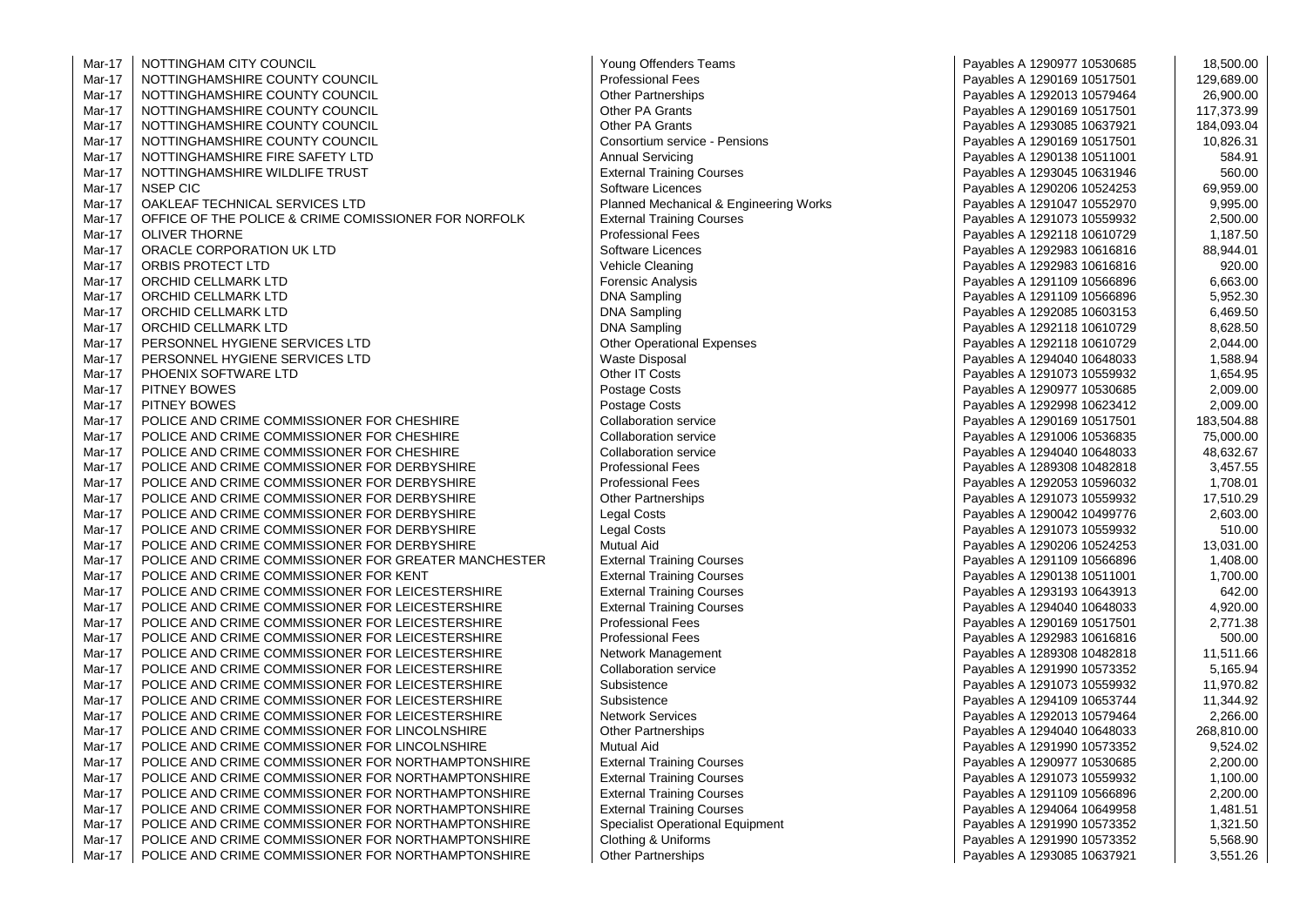| Mar-17 | POLICE AND CRIME COMMISSIONER FOR SOUTH YORKSHIRE | <b>Professional Fees</b>          | Payables A 1289308 10482818 | 3,250.00   |
|--------|---------------------------------------------------|-----------------------------------|-----------------------------|------------|
| Mar-17 | POLICE AND CRIME COMMISSIONER FOR WEST YORKSHIRE  | <b>Professional Fees</b>          | Payables A 1293193 10643913 | 564,000.00 |
| Mar-17 | POST OFFICE LIMITED                               | Road Fund Licences                | Payables A 1291047 10552970 | 2,320.00   |
| Mar-17 | PRIMARY CARE COMMISSIONING CIC                    | <b>External Training Courses</b>  | Payables A 1290030 10494988 | 1,197.00   |
| Mar-17 | PRIMARY CARE COMMISSIONING CIC                    | <b>External Training Courses</b>  | Payables A 1291006 10536835 | 1,184.00   |
| Mar-17 | PRIMARY CARE COMMISSIONING CIC                    | <b>External Training Courses</b>  | Payables A 1293085 10637921 | 592.00     |
| Mar-17 | PRIMARY CARE COMMISSIONING CIC                    | <b>External Training Courses</b>  | Payables A 1294040 10648033 | 888.00     |
| Mar-17 | <b>PRO TECT SAFETY SIGNS</b>                      | Vehicle Maintenance               | Payables A 1290169 10517501 | 504.00     |
| Mar-17 | PROACTIS GROUP LTD                                | Software - purchase               | Payables A 1294040 10648033 | 5,750.00   |
| Mar-17 | PROMAT ID LTD T/A C J SERVICES                    | Software Licences                 | Payables A 1292085 10603153 | 48,220.00  |
| Mar-17 | PTSG ELECTRICAL SERVICES LTD                      | <b>Planned PPM Contract</b>       | Payables A 1290169 10517501 | 1,366.00   |
| Mar-17 | <b>RECIPERO LTD</b>                               | <b>PNC Costs</b>                  | Payables A 1291073 10559932 | 7,332.00   |
| Mar-17 | REDEEMING OUR COMMUNITIES                         | Specific Grants awarded           | Payables A 1290169 10517501 | 2,500.00   |
| Mar-17 | REED SPECIALIST RECRUITMENT LTD                   | <b>Professional Fees</b>          | Payables A 1291109 10566896 | 2,000.00   |
| Mar-17 | REED SPECIALIST RECRUITMENT LTD                   | <b>Professional Fees</b>          | Payables A 1292026 10584410 | 2,000.00   |
| Mar-17 | REED SPECIALIST RECRUITMENT LTD                   | <b>Professional Fees</b>          | Payables A 1293085 10637921 | 2,000.00   |
| Mar-17 | REED SPECIALIST RECRUITMENT LTD                   | Agency / Temp Staff               | Payables A 1289308 10482818 | 2,000.00   |
| Mar-17 | REED SPECIALIST RECRUITMENT LTD                   | Agency / Temp Staff               | Payables A 1290206 10524253 | 1,885.24   |
| Mar-17 | REED SPECIALIST RECRUITMENT LTD                   | Agency / Temp Staff               | Payables A 1291073 10559932 | 768.24     |
| Mar-17 | REED SPECIALIST RECRUITMENT LTD                   | Agency / Temp Staff               | Payables A 1291109 10566896 | 1,787.20   |
| Mar-17 | REED SPECIALIST RECRUITMENT LTD                   | Agency / Temp Staff               | Payables A 1292026 10584410 | 1,117.00   |
| Mar-17 | REED SPECIALIST RECRUITMENT LTD                   | Agency / Temp Staff               | Payables A 1292053 10596032 | 757.58     |
| Mar-17 | REED SPECIALIST RECRUITMENT LTD                   | Agency / Temp Staff               | Payables A 1293085 10637921 | 1,117.00   |
| Mar-17 | REED SPECIALIST RECRUITMENT LTD                   | Agency / Temp Staff               | Payables A 1293193 10643913 | 789.58     |
| Mar-17 | RELIANCE HIGH TECH LTD                            | <b>Professional Fees</b>          | Payables A 1290030 10494988 | 1,347.52   |
| Mar-17 | RELIANCE HIGH TECH LTD                            | <b>Professional Fees</b>          | Payables A 1291109 10566896 | 1,347.52   |
| Mar-17 | RELIANCE HIGH TECH LTD                            | Building Maintenance - Day to Day | Payables A 1290138 10511001 | 1,037.50   |
| Mar-17 | RELIANCE HIGH TECH LTD                            | Building Maintenance - Day to Day | Payables A 1291109 10566896 | 535.00     |
| Mar-17 | <b>RELIANCE HIGH TECH LTD</b>                     | Planned PPM Contract              | Payables A 1291109 10566896 | 2,225.00   |
| Mar-17 | RELIANCE HIGH TECH LTD                            | <b>Annual Servicing</b>           | Payables A 1293085 10637921 | 1,620.00   |
| Mar-17 | ROYAL MAIL GROUP PLC                              | Postage Costs                     | Payables A 1290138 10511001 | 2,274.52   |
| Mar-17 | ROYAL MAIL GROUP PLC                              | Postage Costs                     | Payables A 1291006 10536835 | 2,725.39   |
| Mar-17 | ROYAL MAIL GROUP PLC                              | Postage Costs                     | Payables A 1292013 10579464 | 1,513.51   |
| Mar-17 | ROYAL MAIL GROUP PLC                              | Postage Costs                     | Payables A 1292118 10610729 | 611.05     |
| Mar-17 | ROYAL MAIL GROUP PLC                              | Postage Costs                     | Payables A 1292983 10616816 | 2,689.39   |
| Mar-17 | ROYAL MAIL GROUP PLC                              | Postage Costs                     | Payables A 1294040 10648033 | 2,201.36   |
| Mar-17 | S G SMITH T/A EASYMOVE                            | <b>Professional Fees</b>          | Payables A 1290977 10530685 | 3,750.00   |
| Mar-17 | S G SMITH T/A EASYMOVE                            | Electricity                       | Payables A 1290977 10530685 | 553.26     |
| Mar-17 | S G SMITH T/A EASYMOVE                            | Rent                              | Payables A 1290977 10530685 | 1,500.00   |
| Mar-17 | SAFE AND SOUND SECURITY SERVICES LTD              | <b>Professional Fees</b>          | Payables A 1291073 10559932 | 1,200.00   |
| Mar-17 | <b>SEPURA LTD</b>                                 | Radio / Airwave - Equipment       | Payables A 1290169 10517501 | 588.00     |
| Mar-17 | <b>SEPURA LTD</b>                                 | Radio / Airwave - Equipment       | Payables A 1291047 10552970 | 5,348.00   |
| Mar-17 | <b>SEPURA LTD</b>                                 | Radio / Airwave - Equipment       | Payables A 1291109 10566896 | 5,666.00   |
| Mar-17 | <b>SEPURA LTD</b>                                 | Radio / Airwave - Equipment       | Payables A 1291990 10573352 | 2,280.00   |
| Mar-17 | SHARPLINE DECORATORS LTD                          | Building Maintenance - Day to Day | Payables A 1293085 10637921 | 4,104.00   |
| Mar-17 | SHERWOOD PINES CYCLE CENTRE                       | Bicycle Repairs & Maintenance     | Payables A 1290206 10524253 | 619.40     |
| Mar-17 | SHIRE PROFESSIONAL CHARTERED PSYCHOLOGISTS        | <b>Professional Fees</b>          | Payables A 1291047 10552970 | 5,575.26   |
| Mar-17 | SHIRE PROFESSIONAL CHARTERED PSYCHOLOGISTS        | <b>Professional Fees</b>          | Payables A 1291073 10559932 | 5,575.26   |
| Mar-17 | SHIRE PROFESSIONAL CHARTERED PSYCHOLOGISTS        | <b>Professional Fees</b>          | Payables A 1293193 10643913 | 789.00     |
| Mar-17 | SHRED-IT LTD                                      | <b>Professional Fees</b>          | Payables A 1290169 10517501 | 1,308.00   |
| Mar-17 | SHRED-IT LTD                                      | <b>Professional Fees</b>          | Payables A 1291006 10536835 | 619.50     |
| Mar-17 | SHRED-IT LTD                                      | <b>Professional Fees</b>          | Payables A 1291073 10559932 | 640.00     |
|        |                                                   |                                   |                             |            |

| nal Fees                 | Payables A 1289308 10482818 | 3,250.00   |
|--------------------------|-----------------------------|------------|
| nal Fees                 | Payables A 1293193 10643913 | 564,000.00 |
| d Licences               | Payables A 1291047 10552970 | 2,320.00   |
| Fraining Courses         | Payables A 1290030 10494988 | 1,197.00   |
| Training Courses         | Payables A 1291006 10536835 | 1,184.00   |
| <b>Training Courses</b>  | Payables A 1293085 10637921 | 592.00     |
| <b>Training Courses</b>  | Payables A 1294040 10648033 | 888.00     |
| laintenance              | Payables A 1290169 10517501 | 504.00     |
| - purchase               | Payables A 1294040 10648033 | 5,750.00   |
| Licences                 | Payables A 1292085 10603153 | 48,220.00  |
| PPM Contract             | Payables A 1290169 10517501 | 1,366.00   |
| ts                       | Payables A 1291073 10559932 | 7,332.00   |
| Grants awarded           | Payables A 1290169 10517501 | 2,500.00   |
| nal Fees                 | Payables A 1291109 10566896 | 2,000.00   |
| nal Fees                 | Payables A 1292026 10584410 | 2,000.00   |
| nal Fees                 | Payables A 1293085 10637921 | 2,000.00   |
| Temp Staff               | Payables A 1289308 10482818 | 2,000.00   |
| Temp Staff               | Payables A 1290206 10524253 | 1,885.24   |
| Temp Staff               | Payables A 1291073 10559932 | 768.24     |
| Temp Staff               | Payables A 1291109 10566896 | 1,787.20   |
| Temp Staff               | Payables A 1292026 10584410 | 1,117.00   |
| <b>Temp Staff</b>        | Payables A 1292053 10596032 | 757.58     |
| Temp Staff               | Payables A 1293085 10637921 | 1,117.00   |
| Temp Staff               | Payables A 1293193 10643913 | 789.58     |
| nal Fees                 | Payables A 1290030 10494988 | 1,347.52   |
| nal Fees                 | Payables A 1291109 10566896 | 1,347.52   |
| Aaintenance - Day to Day | Payables A 1290138 10511001 | 1,037.50   |
| Aaintenance - Day to Day | Payables A 1291109 10566896 | 535.00     |
| PPM Contract             | Payables A 1291109 10566896 | 2,225.00   |
| ervicing                 | Payables A 1293085 10637921 | 1,620.00   |
| Costs                    | Payables A 1290138 10511001 | 2,274.52   |
| Costs                    | Payables A 1291006 10536835 | 2,725.39   |
| Costs                    | Payables A 1292013 10579464 | 1,513.51   |
| Costs                    | Payables A 1292118 10610729 | 611.05     |
| Costs                    | Payables A 1292983 10616816 | 2,689.39   |
| Costs                    | Payables A 1294040 10648033 | 2,201.36   |
| nal Fees                 | Payables A 1290977 10530685 | 3,750.00   |
|                          | Payables A 1290977 10530685 | 553.26     |
|                          | Payables A 1290977 10530685 | 1,500.00   |
| nal Fees                 | Payables A 1291073 10559932 | 1,200.00   |
| irwave - Equipment       | Payables A 1290169 10517501 | 588.00     |
| irwave - Equipment       | Payables A 1291047 10552970 | 5,348.00   |
| irwave - Equipment       | Payables A 1291109 10566896 | 5,666.00   |
| irwave - Equipment       | Payables A 1291990 10573352 | 2,280.00   |
| Aaintenance - Day to Day | Payables A 1293085 10637921 | 4,104.00   |
| epairs & Maintenance     | Payables A 1290206 10524253 | 619.40     |
| nal Fees                 | Payables A 1291047 10552970 | 5,575.26   |
| nal Fees                 | Payables A 1291073 10559932 | 5,575.26   |
| nal Fees                 | Payables A 1293193 10643913 | 789.00     |
| nal Fees                 | Payables A 1290169 10517501 | 1,308.00   |
| nal Fees                 | Payables A 1291006 10536835 | 619.50     |
| nal Fees                 | Payables A 1291073 10559932 | 640.00     |
|                          |                             |            |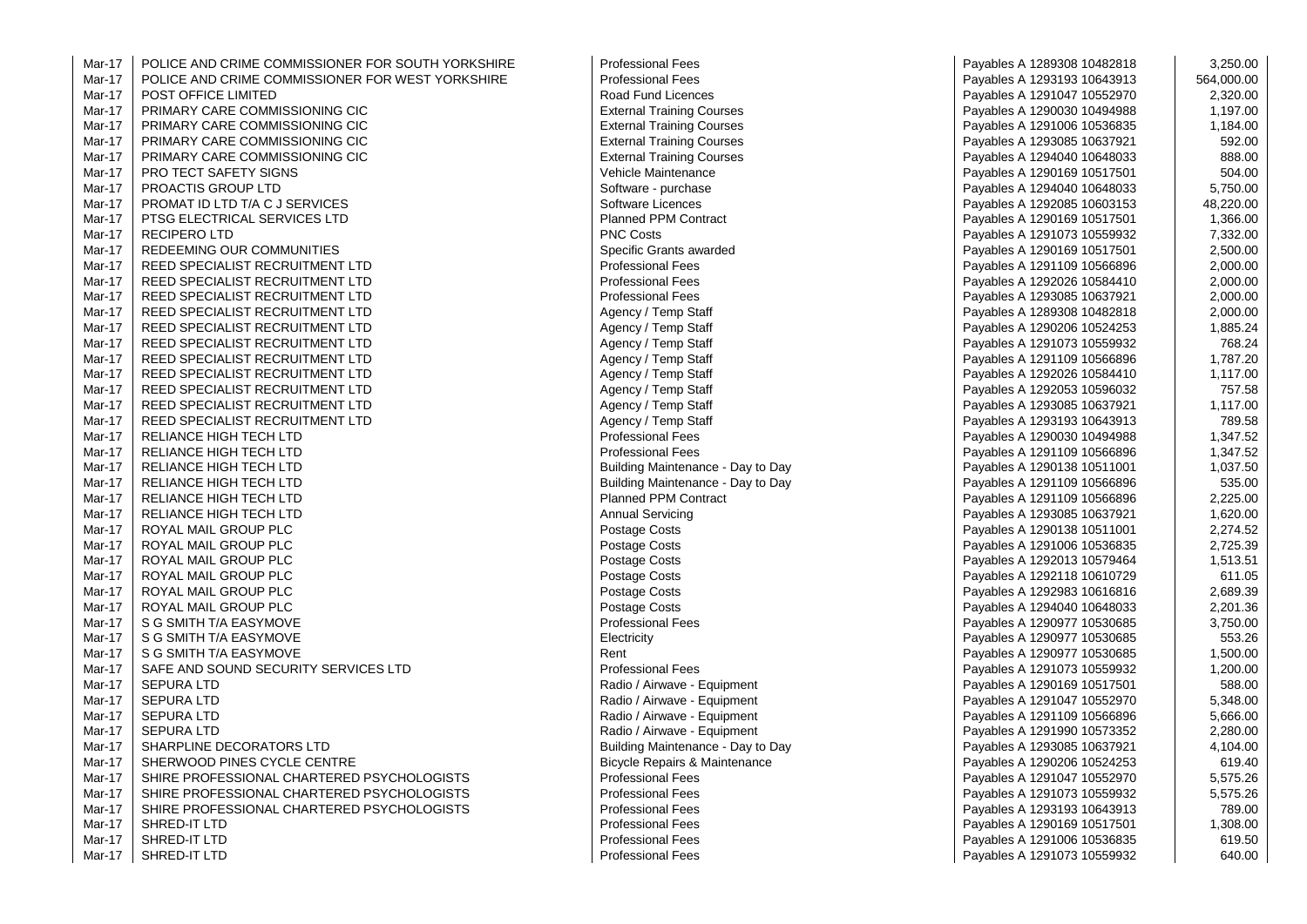Mar-17 SHRED-IT I TD Mar-17 Mar-17 Mar-17 SLATER ELECTRICAL SERVICES LTD<br>SI ATER ELECTRICAL SERVICES LTD Building Maintenance - Day to Day Mar-17 Mar-17 Mar-17 Mar-17 SOFTWARE BOX LTD SOFTWARE BOX 1.17 SOFTWARE BOX 1.17 SOFTWARE BOX 1.17 SOFTWARE BOX 1.17 SOFTWARE SOFTWARE SOFTWARE SOFTWARE SOFTWARE SOFTWARE SOFTWARE SOFTWARE SOFTWARE SOFTWARE SOFTWARE SOFTWARE SOFTWARE SOFTWARE SOFTWAR Mar-17 Mar-17 Mar-17 Mar-17 Mar-17 Mar-17 Mar-17 Mar-17 Mar-17 Mar-17 Mar-17 Mar-17 Mar-17 Mar-17 Mar-17 SPECIALIST COMPUTER CENTRES PLC And the state of the Hardware - maintenance Mar-17 STANNAH LIFT SERVICES LTD<br>
STARTRAQ (UK) LTD<br>
Software Licences Mar-17 Mar-17 STEADLANDS INTERNATIONAL MARKETING LTD **Hardware** - purchase Mar-17 Mar-17 Mar-17 Mar-17 Mar-17 Mar-17 Mar-17 Mar-17 Mar-17 Mar-17 Mar-17 Mar-17 Mar-17 Mar-17 Mar-17 TURENTEK (ARCHITECTURAL IRONMONGERY) LTD Building Maintenance - Day to Day Mar-17 Mar-17 Mar-17 Mar-17 Mar-17 Mar-17 Mar-17 Mar-17 Mar-17 Mar-17 Mar-17

-17 SIGMA SECURITY DEVICES LTD And The Manuscript of the Professional Fees Payables A 1290030 10494988 2,240.00<br>SLATER & GORDON UK LLP 3.912.00 -17 SLATER ELECTRICAL SERVICES LTD CHARGE MAINTENAGE Planned Maintenance CHARGE PAYABLES A 1293193 10643913 987.00<br>Payables A 1294060 10649448 619.30 -17 SOFTCAT LTD CONSTRUCTED CONTROLLER SOFTCAT LTD SOFTCAT LTD STATED ASSESS A 1294060 10649448 (19930 -17 SOFTWARE BOX LTD 26,823.53<br>Software - 17 Software - 17 Software - 17 Software - 17 Software - 17 Software - 18 Software - 18 Software - 1<br>Payables A 1290169 10517501 2.276.07 2.276.07 -17 SOLOS CONSULTANTS LTD Professional Fees Payables A 1289986 10488762 676.16 -17 SOLOS CONSULTANTS LTD CONSULTANTS LTD CONSULTANTS LTD CONSULTANTS LTD CONSULTANTS LTD CONSULTANTS LTD CONS<br>-17 SOLOS CONSULTANTS LTD CONSULTANTS LTD CONSULTANTS LTD CONSULTANTS LTD CONSULTANTS LTD CONSULTANTS LTD CONS -17 SOLOS CONSULTANTS LTD PROPERTY RELATION TO PROPERTY ASSESSED AT A PAYABLES A 1291109 10566896 SOLOS CONSULTANTS LTD **Agency / Temp Staff Payables A 1289986 10488762** 3,693.64 SOLOS CONSULTANTS LTD **Agency / Temp Staff Payables A 1290977 10530685** 1,256.60 -17 SOLOS CONSULTANTS LTD 2,122.71 SOLOS CONSULTANTS LTD 2,122.71 -17 SOLOS CONSULTANTS LTD Agency / Temp Staff Payables A 1291073 10559932 541.32 -17 SOLOS CONSULTANTS LTD Agency / Temp Staff Payables A 1291109 10566896 4,087.19 SOLOS CONSULTANTS LTD **Agency / Temp Staff Payables A 1292118 10610729** 1,256.60 -17.04 SOLOS CONSULTANTS LTD CONSULTANTS LTD SALE Agency / Temp Staff Agency / Temp Staff Solos CONSULTANTS LTD<br>-17.04 SOLOS CONSULTANTS LTD 2.262.96 -17 SOLOS CONSULTANTS LTD Agency / Temp Staff Payables A 1294040 10648033 2,262.96 SP SERVICES UK LTD COSTS CONTROLLED A CHECK ON SERVICES UK LTD TO THE STATE OF STATE OF STATE OF THE STATE OF THE STATE OF THE STATE OF THE STATE OF THE STATE OF THE STATE OF THE STATE OF THE STATE OF THE STATE OF THE STAT -17 SP SERVICES UK LTD Maintenance/Consumables Specialist Op Equipment Payables A 1292118 10610729 501.15 SPECIALIST COMPUTER CENTRES PLC<br>-17 SPECIALIST COMPUTER CENTRES PLC<br>-29420 - 17 Sepecial IST COMPUTER CENTRES PLC -17 Software Licences 2, 2010 10536835 2, 2010 10536835 2,364.9006 2,364.9006 2,364.9006 2,364.9006 2,364.9006 2,364.9006 2,364.9006 2,364.9006 2,364.9006 2,364.9006 2,364.9006 2,364.9006 2,364.9006 2,364.9006 2,364.9006 2 -17 SUNTOP BOARDING KENNELS Other Operational Expenses Payables A 1290030 10494988 6,475.00 -17 SYSTEM Q LTD Professional Fees Professional Fees Payables A 1293193 10643913 1,359.00<br>Payables A 1290206 10524253 1,359.00 1,359.00 1,359.00 1,359.00 1,359.00 Ravables A 1290206 10524253 1,359.00 Building Maintenance - Day to Day -17 T. R. DAVIES POST DESCRIPTION AND RESERVE TO A LOCAL PROPERTY AND RESERVED TO A 1169.00 TACTICAL KIT LTD AND MUSIC RESERVED TO A 1,169.00 FIXTURES A Fittings Fixtures & Fittings (Payables A 1292118 10610729 1.200.00 TELEPHONE TECHNOLOGY LTD **Mobile Phone Call Charges & Contract Cost** Payables A 1290138 10511001 1,598.47 TETRA SCENE OF CRIME LTD **Maintenance/Consumables Specialist Op Equipment** Payables A 1289308 10482818 | 551.40 THE APPROPRIATE ADULT SERVICE LIMITED **From Automobile Professional Fees** Professional Fees Payables A 1292085 10603153 2,250.33<br>Payables A 1294040 10648033 1.750.00 -17 THE KNOWLEDGE ACADEMY LTD External Training Courses Payables A 1294040 10648033 1,750.00 -11 THOMAS & SONS CONSTRUCTION LTD CHERO CONSTRUCTION LTD Other Operational Expenses CONSTRUCTION LTD OUTHER OUTHER OUTHER A 1292013 10579464 PAYABLES A 1292013 10579464 PAYABLES A 1292013 10579464 PAYABLES A 1290206 10524 TPS CONSULT LTD **A 1.375.00** Professional Fees Professional Fees Payables A 1289308 10482818 1,375.00 -17 TRL LTD 2,261.00 Translators Fees Payables A 1293193 10643913 2,261.00 -17 TRUVELO (UK) LTD CONTROLLATION CONTROVERSITY Of A 1290030 10494988 Payables A 1290030 10494988 Payables A 1290030 10494988 TVR HERITAGE AND RESTORATION LTD **Planned PPM Contract** Payables A 1292085 10603153 1,050.00 -17 UNIVERSITY OF LEICESTER Forensic Analysis Payables A 1293193 10643913 17,920.00 UNIVERSITY OF LEICESTER **Alternative States A 1289308 10482818** and 3,549.00 UNIVERSITY OF LEICESTER CONTROL CONTROLLER PATHOLOGISTS Fees **Pathologists Fees** Payables A 1291990 10573352 (CONTROLLER UNIVERSITY OF LEICESTER COMPUTER A LANDING MANUSIUM DATA DESCRIPTION OF LEICESTER AND DESCRIPTION OF LEICESTER<br>Pathologists Fees Pathologists Fees Payables A 1294040 10648033 2.560.00 -17 Pathologists Fees 2,560.00 Payables A 1294040 10648033 V B C S CONSULTER STATES A NEW STATES A SERVICE STATES Of A SERVICE STATES A 1294117 10654343 3,228.28 -17 V B C S Furniture Payables A 1292053 10596032 (17 AVB C S) N B C S A 1292053 10596032 (17 AVB C S) VENSON NOTTS LTD **17 Interval and COVID-SON NOTTS LTD** 36,803.49 VENSON NOTTS LTD **119,974.14** Venson PPM Venson PPM Payables A 1292013 10579464 119,974.14 VENSON NOTTS LTD 82,213.37

-IT LTD Professional Fees Payables A 1294040 10648033 895.00 Payables A 1292053 10596032 3,912.00<br>Payables A 1293193 10643913 574.13 Payables A 1293193 10643913 Payables A 1290169 10517501 Payables A 1290169 10517501 Payables A 1291109 10566896 35,700.00<br>Payables A 1291006 10536835 2.364.90 Payables A 1289308 10482818 2,260.00 Payables A 1290206 10524253 3.475.00 Payables A 1292118 10610729 1,200.00 Payables A 1290206 10524253 700.00 Payables A 1291990 10573352 1 571.36